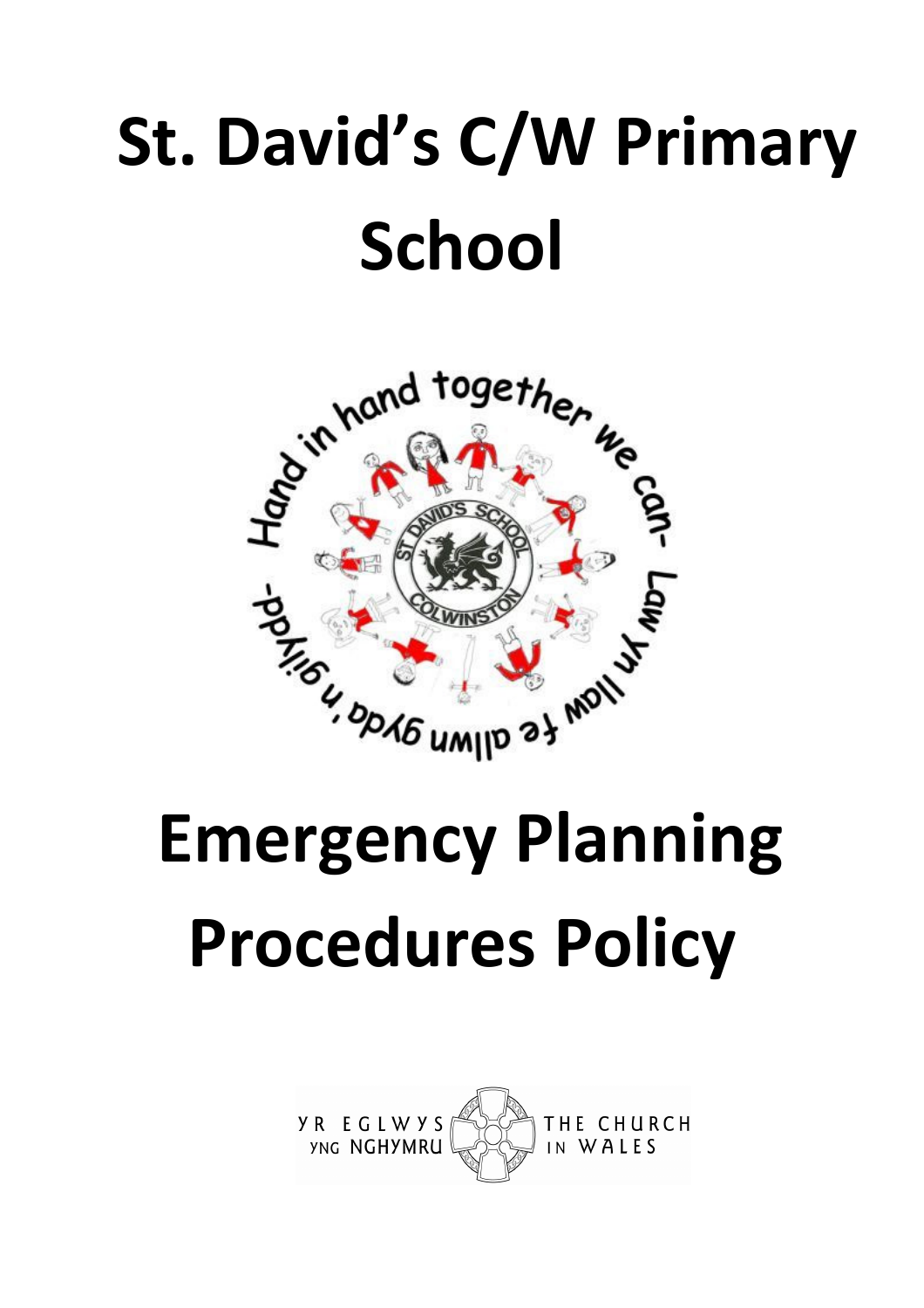# **Emergency Planning**

Emergencies are hard to predict, but events can be planned for. This handbook sets out some of the basic requirements for health and safety in our school and goes on to look at general issues to consider should an emergency arise such as evacuation procedures and calling emergency services.

# **Contents**

- 1. Policy statement
- 2. Introduction guidelines for dealing with the unforeseen
- 3. Involving staff, pupils and parents
- 4. What is a major incident?
- 5. Health, Security and Safety in our school
- 6. Accidents recording, reporting, First Aid
- 7. Fire
- 8. Flood
- 9. Terrorism
- 10. Personal Safety
- 11. Missing persons and runaways
- 12. Educational visits
- 13. Calling emergency services
- 14. Handling the media
- 15. Communicating and informing parents
- 16. Counselling
- 17. Associated policies Administration of medicine, Dealing with bereavement
- 18. Appendix Risk assessment forms **Incident report** Incident report forms **Key staff details** Support network details **Letter for** trespassers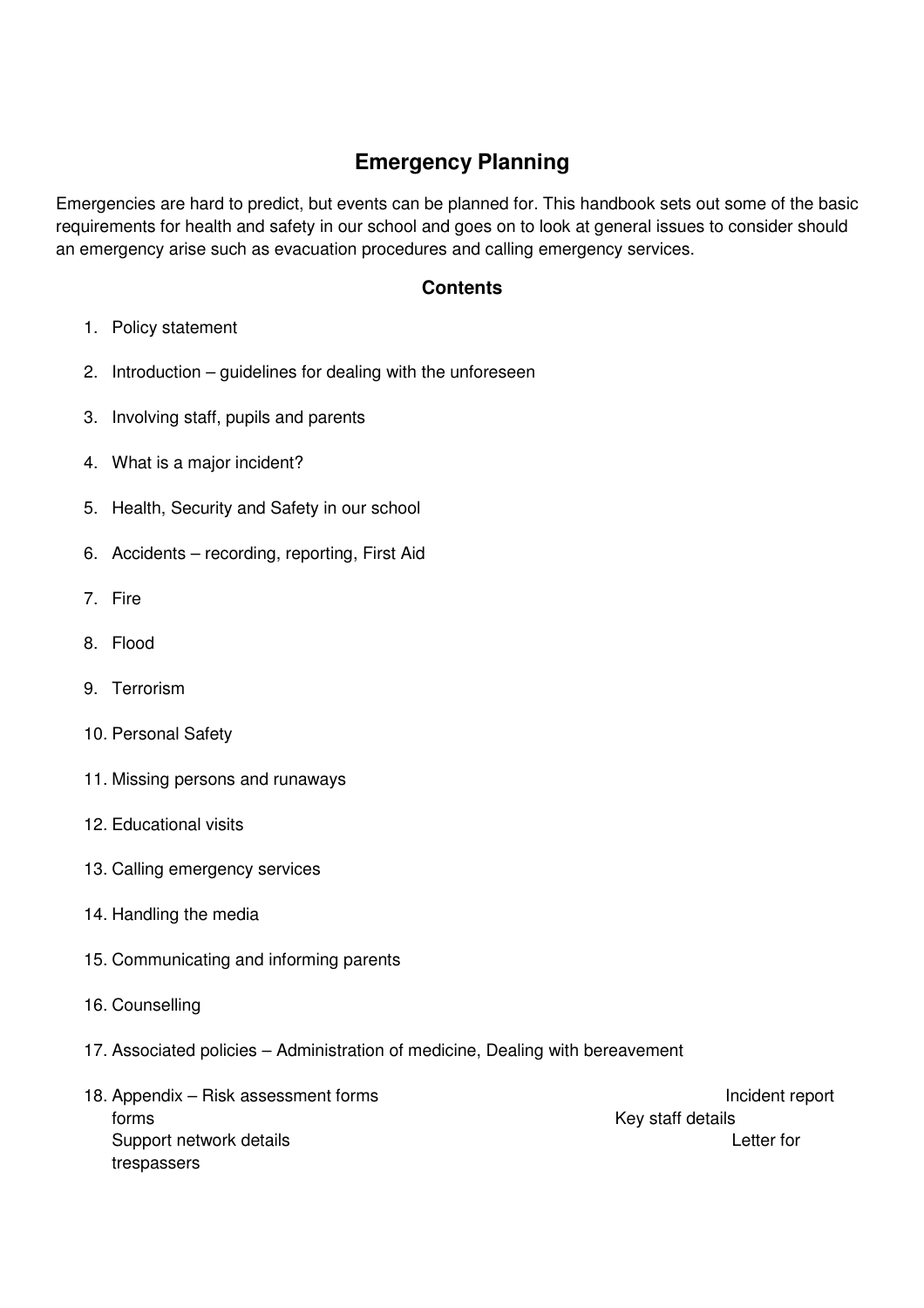# **ST. DAVID'S CHURCH IN WALES PRIMARY SCHOOL**

# **POLICY FOR: EMERGENCY PLANNING PROCEDURES**

- 1. The purpose of an Emergency Management Plan is to allow consideration of various types of emergency and about how the school is placed to deal with them. The plan will give the school community confidence and agreed procedures when faced with a crisis.
- 2. At St David's C/W Primary School we recognise that a climate of support and trust among staff will strengthen our school's response at a time of crisis. We further recognise the importance of the need for support and identifying ways of obtaining it. We aim to work with the Diocesan Board for Education and the LEA in seeking assistance for dealing with emergencies, as well as developing links with other agencies.
- 3. All staff at St David's C/W Primary School will be involved in developing emergency procedures. The Head teacher, Senior Management Team and School Administration Officer (SAO) will hold key roles when responding to emergencies and in leading this response. There is an Emergency Planning Procedures file which is kept in the Head teacher's office. All staff will have access to the file and senior staff and the SAO will have access to emergency contact information. The SAO will have access to personnel files on the computer system. A copy file of contact numbers and addresses will be held in the filing cabinet in the office, as well as an offsite copy held with the Head teacher. A nominated Governor will keep a copy of key contact numbers and emergency procedures at home.
- 4. The Governing Body will need to ensure that our school has a detailed planning document. It will nominate a governor to assist in responding the media. All staff will be instructed not to give interviews or comments on any matter that arises. They will be further instructed not to put anything in writing or hand out any written material from the school. All media requests must be directed to the Head teacher or nominated governor. Pupils will be encouraged to play their part. Parents will be fully informed of the policy and procedures for emergencies and that the security and welfare of all pupils and staff is safeguarded.
- 5. This policy is the responsibility of the Head teacher and Governing Body. All staff are responsible for its implementation.
- 6. This policy is to be read alongside Health and Safety, Child Protection, Substance Misuse, Fire Safety Management, Arson Prevention, Dealing with Bereavement and Administration of Medicine.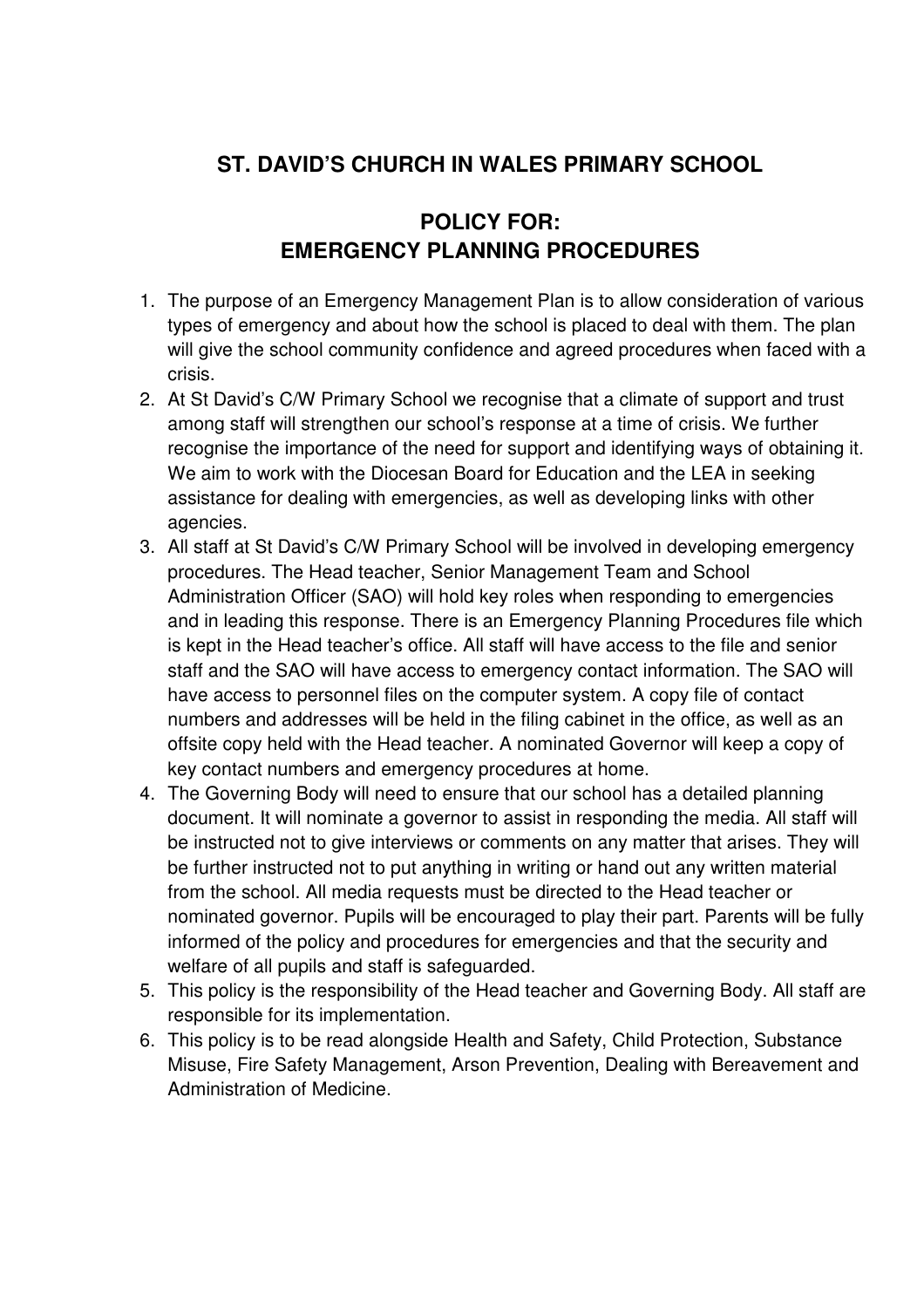# **EMERGENCY ACTION**

# **Guidelines for dealing with the unforeseen**

The following guidance we will hopefully never need to use. However, it is important that we have procedures to follow in case of the unexpected. Although some possibilities are covered here, it cannot be totally comprehensive. In the end good sense and judgement are the most valuable assets with the principle of placing the children's needs first as the drive for the decisions we take.

# **In the event of bad weather**

If the bad weather has occurred overnight, the following procedure applies:



way of informing parents

The same procedure would be used for every day that the bad weather continues.

# **Action checklist in the case of bad weather**

- 1. Are any peripatetic staff expected on site?
- 2. Were any trips arranged involving buses /coaches?
- 3. Have taxis transporting children been contacted?
- 4. Are any other groups using the school building during this time?
- 5. Had any meetings been arranged involving people from other schools/institutions?
- 6. Can someone be on site to answer phone calls and receive any children whose families are unaware of changing circumstances?
- 7. Have lunchtime supervisors been informed and arrangements made for school dinners?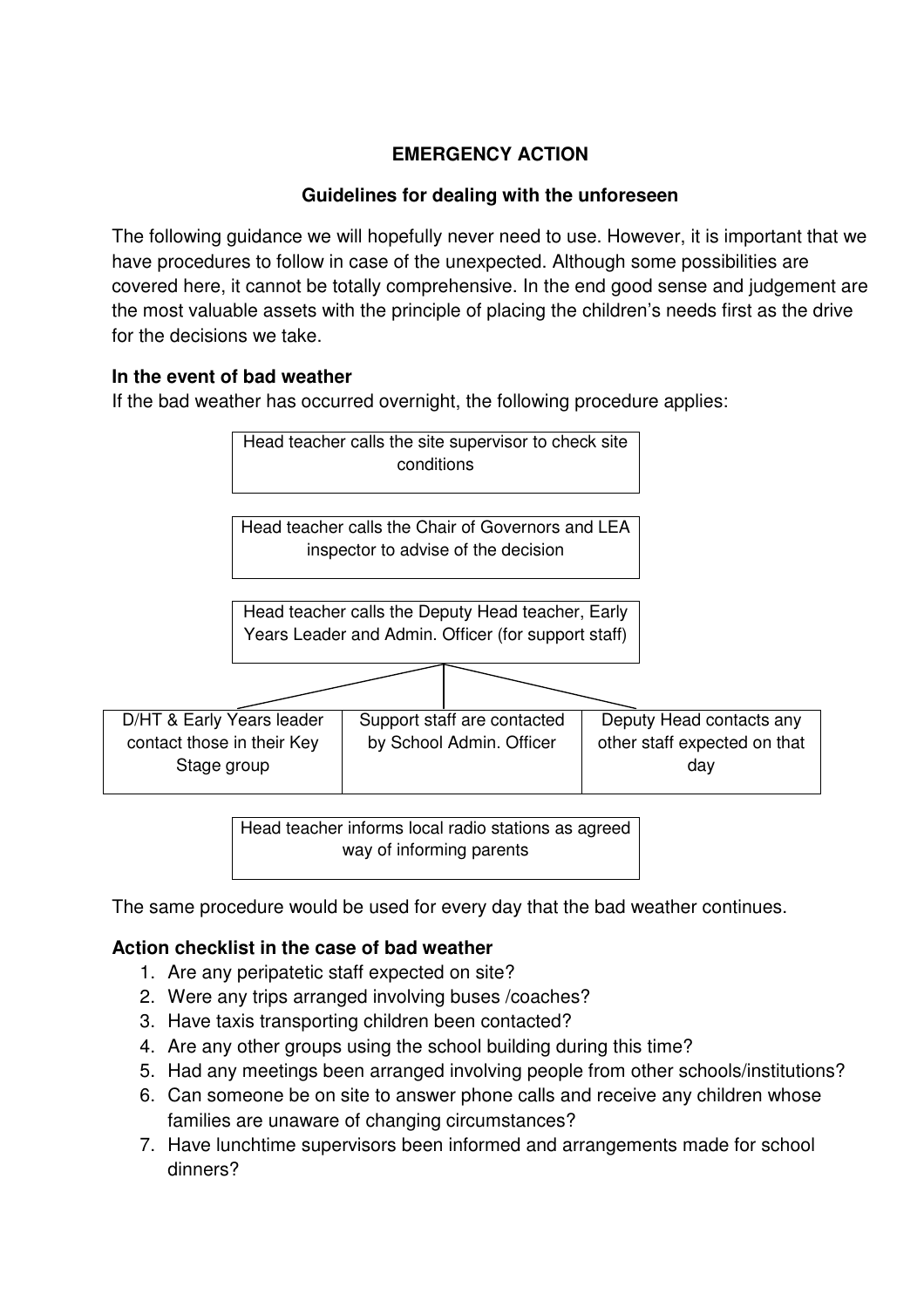# **To contact parents**

During offsite activities a cascade system of phone calls should be in place so that a limited number parents need to be rung directly. During preparations the visit co-ordinator should select a small group of trustworthy parents who would be given a contact number and whose numbers would be retained y the co-ordinator. Each of these parents, in turn, will keep the numbers of other parents to ring. The system can also run in reverse in the event of apparent needing to contact the off-site leader.

In the event of children being collected early – this would only be an alternative in the most extreme of situations due to the number of children the availability of phone lines and the difficulties this would afford many working families. Where essential, year leaders would use the available phone line to ring parents of children who are likely to be at home. In some cases they may also be available to collect and take care of children with working parents, with such parents being contacted as to the change in plan.

Any children unable to leave the school site would be catered for by staff selected by their willingness to stay on site and travel the distance between home and school. Where only a small number of children remain, they might be catered for in the after school children's club.

# **In the event of evacuation**

The children's contact information would be taken from the office and phone calls made from wherever the temporary school site was. Local radio stations would also be informed and, if appropriate, signs placed on the school gates.

# **Checklist in case of emergencies**

- 1. Has the immediate safety of the children and staff been secured?
- 2. Have the emergency services been called?
- 3. Have the relevant families been informed?
- 4. Has the LEA been informed and advice taken?
- 5. Has the press office been contacted and a statement prepared?
- 6. Is the immediate school community aware of circumstances and briefed as to their role and implications?
- 7. Have details of events and actions been recorded?
- 8. Has consultation with the Chair of Governors taken place and have long-term implications and decisions been discussed?
- 9. Has a way of informing the wider school community been decided?
- 10. How will queries be dealt with?

# **Guiding principles**

- 1. Be aware of facts and gather information if time
- 2. Seek advice
- 3. Keep people informed including parents, LEA, Governors, staff
- 4. Only named people to speak to the press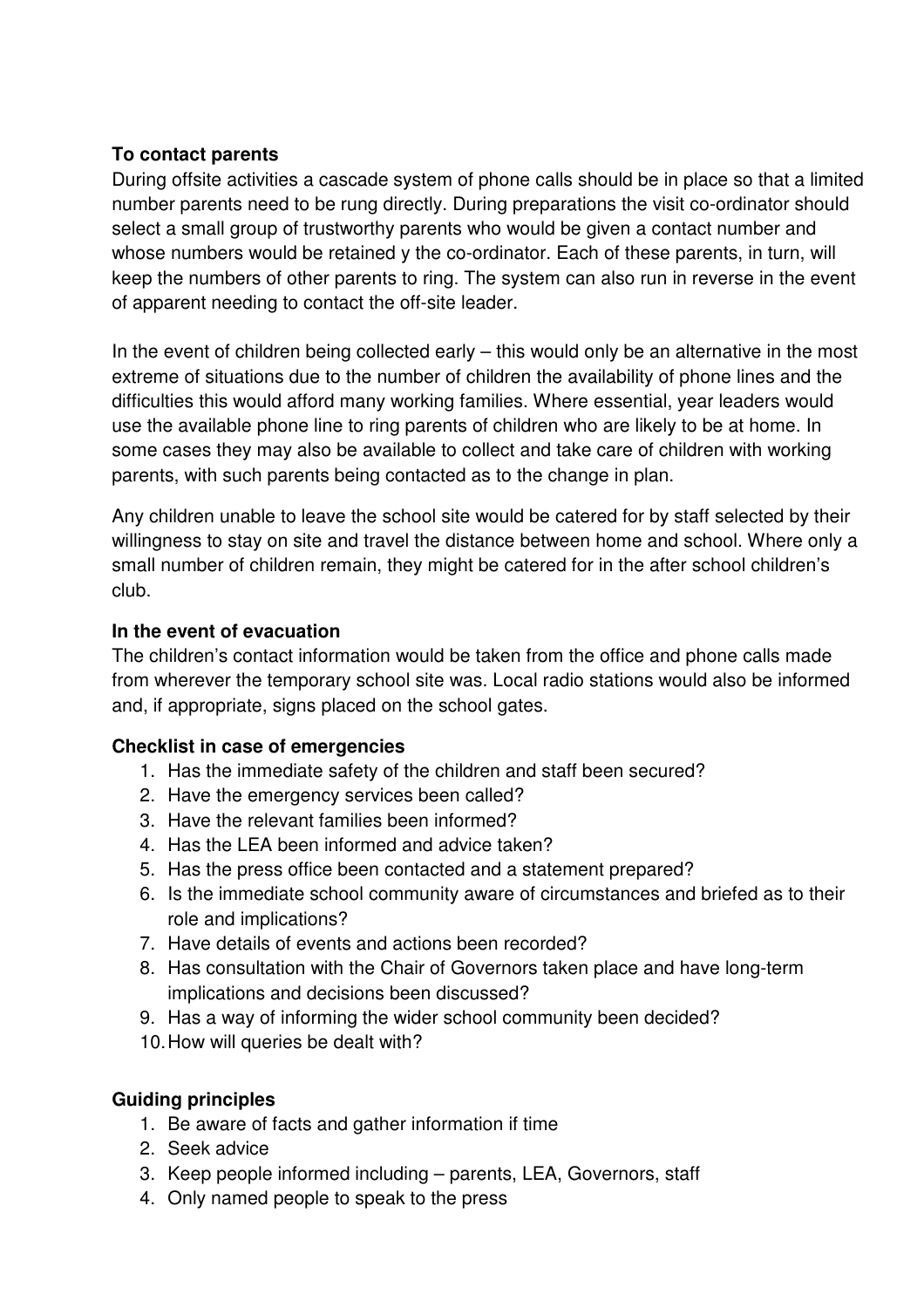- 5. Try to keep things as normal as possible for the majority, the majority of the time
- 6. Seek counselling opportunities for staff and students over the long term
- 7. Speak to other schools who have been through similar experiences
- 8. People will look to you to determine their own reactions
- 9. There probably isn't anything that hasn't already happened to someone you are not alone!



#### **In the event of an emergency on a school trip**





The school contact should make sure they have:

- ❖ Nature, date and time of incident
- ❖ Location
- $\div$  Names and injury details
- Action taken so far
- ❖ Action to be taken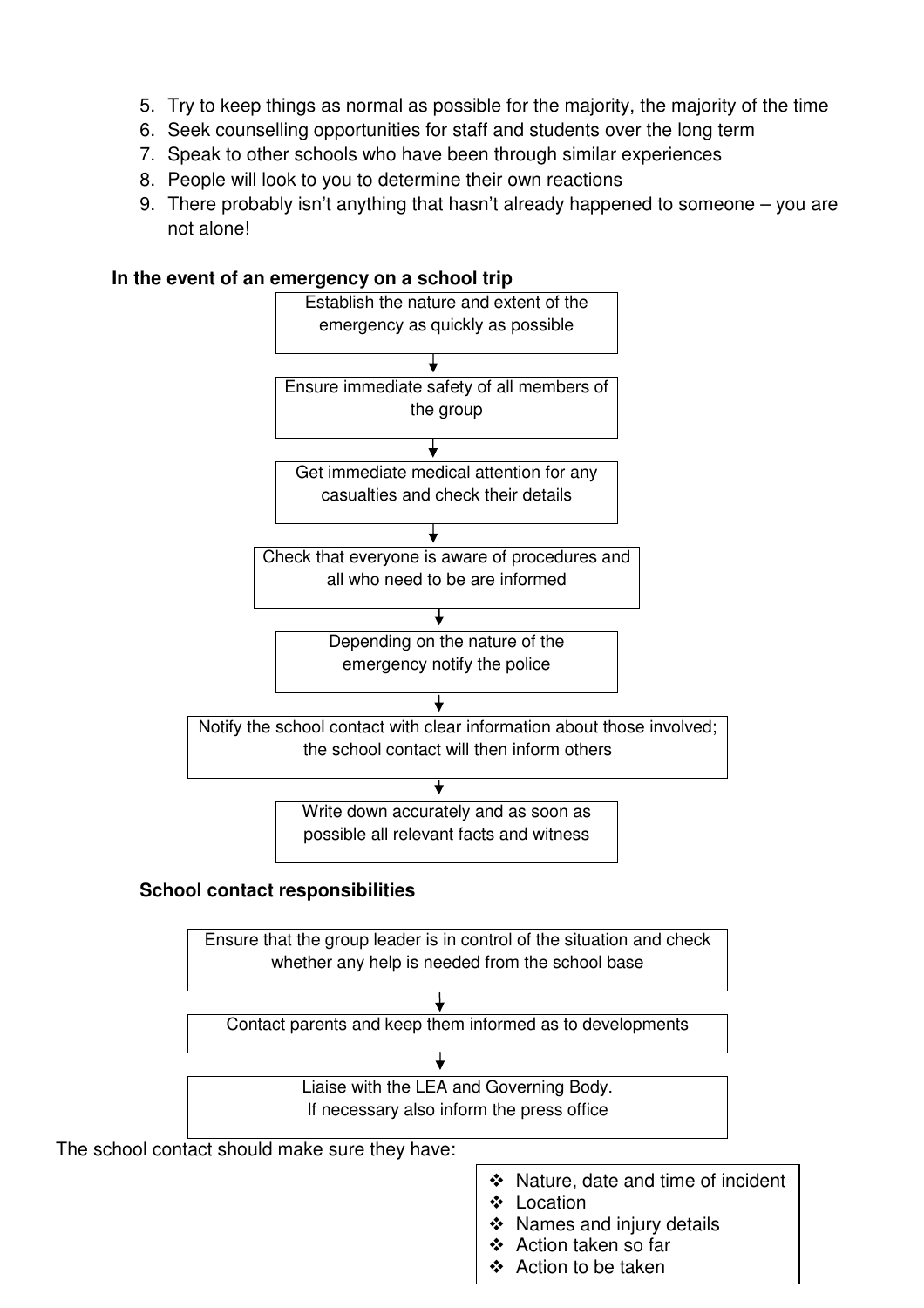# **In the event of a break in on site**

Remember personal safety is far more important than the protection of property.

- Ensure that if children are on site any available barriers e.g. magnetised doors are put into operation
- Alert colleagues who should call emergency services and seek assistance
- Monitor the intruders and check their progress

# **In the event of trespassers in the playground**

Where a person is not immediately recognised as having legitimate reason to be on the school grounds, they should be politely asked if they need any help. Assuming the person seems to have a valid reason they should be directed towards the office where they will be asked to sign in and out and be given a visitor's badge. If it emerges that the person has no right to be on the school premises they should be asked to leave by the nearest exit and observed until they do so. The most senior member of staff available should be informed. Where an intruder refuses to leave, becomes abusive or seems to present a threat to the safety of others, the police should be called without delay.

If you feel in any way threatened do not approach but find a safe place and al the police. Don't try to physically remove trespassers from the site or engage in arguments with them. Make your point, withdraw and call the police.

# **Lone working and personal security**

# Key holders responding to an alarm

# Please note:

\* Always assume an alarm is genuine

\* If possible, speak to anyone who has drawn your attention to the alarm or incident to find out if they have any information about what may be happening

| * take a torch and (if available) a personal attack alarm with you | * take |
|--------------------------------------------------------------------|--------|
| a mobile phone                                                     |        |

- \* look outside your own home before going out in case someone is watching you leave
- \* tell someone where you are going and how long you are likely to be

# If police are attending the incident then:

\* wait for the police to arrive before entering the site

# If the police are not attending:

\* never confront an intruder or approach a building on your own if you think an intruder may be in there. Call the police and wait outside.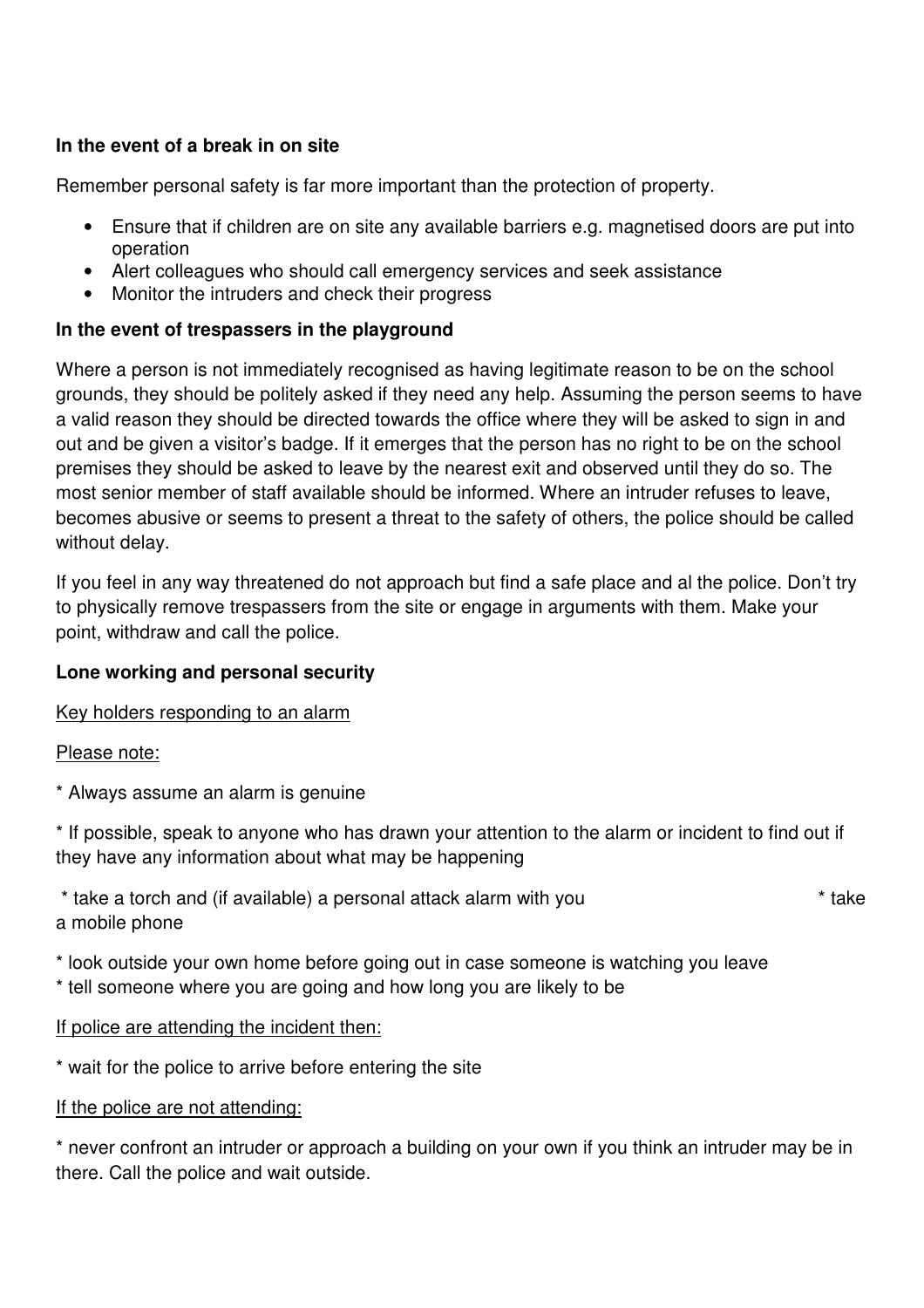\* do not enter or approach a building on your own if you are concerned for your safety

\* check from the outside of the school and at a distance to see whether there are any signs of an intrusion

\* check whether there are any unexpected vehicles in the area

\* make sure you have a mobile phone to summon help if necessary

# Staff working alone in the building

If you are working alone in the building or in an isolated situation, take the following precautions:

\* tell somebody where you are and what time you will be home

 \* ensure that entrances are secure – ensure that the main entrance is bolted and that you can get out of another door in case of an emergency without using a key

 \* if you are the last member of staff to leave ensure that the door through which you leave locks behind you

\* if anyone suspicious attempts to enter the building or you see or hear anything suspicious contact the police using the telephone in the Head teacher's room, office or mobile phone \* always be alert when leaving the building

# Key holders managing lettings (when applicable)

\* as far as possible only open up the part of the building which has been hired

- \* for locking up, return to the building before the hirers leave
- \* check the areas for any hidden intruders before the hirers leave

# **In the event of an abusive parent / adult**

Make sure any meeting with an adult who you suspect may turn abusive is conducted in a room that can easily be monitored and with members of staff within easy reach. It may be appropriate to request that an additional member of staff meets with the parent depending upon circumstances.

Should a parent or adult become abusive they should be asked to leave the premises in a calm and non-threatening way. It might be appropriate for a member of staff to alert the police should the adult refuse to leave or if their behaviour is causing concern in any way.

If an incident has occurred then an incident form should be completed and it may be necessary to inform the Governors and/or LEA for further action to be taken. Make sure that you attend to your own emotional needs following any incident and seek help and support as necessary.

# **In the event of it being suspected that a person or pupil is carrying a weapon**

As a general rule, the police should be called o deal with any incident believed to involve a weapon. There may be exceptions where the circumstances appear to be wholly innocent and the matter can be dealt with on a disciplinary basis. If in any doubt, call the police.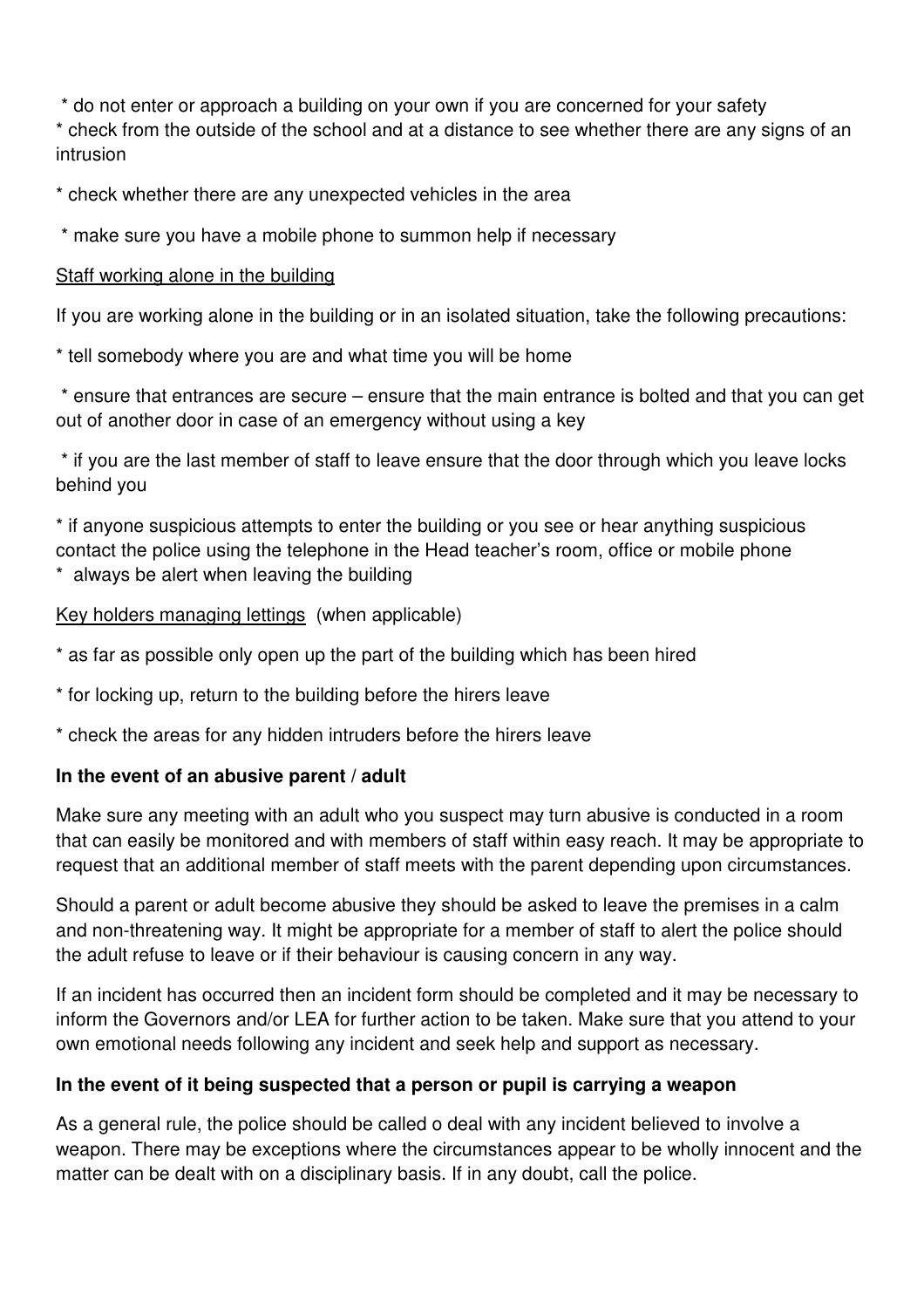In exceptional circumstances, staff may decide that they need to take action before the police arrive. Where possible, staff should not confront a pupil in the presence of other pupils. Preferably two or more members of staff should divert the the pupil or person to a place where no other pupils are present.

A member of staff can search a pupil where they agree to co-operate. However, where a pupil declines this, a search should always be undertaken by the police. Where the person is not a registered pupil, the search should always be conducted by the police.

# **In the event of a high profile press release**

Staff should not speak to the press without consultation with the Head teacher. All press releases will be administered through the Head teacher and LEA press office.

In some cases it may be necessary to alert other family members and people associated with the school of the likelihood of press interest. Once more, any communication should be official.

# **INVOLVING STAFF, PUPILS AND PARENTS**

Good security involves everyone in the school, even when responsibilities are delegated to named personnel. Staff will remain committed if they are involved and informed of decisions and at our school we aim to involve all stakeholders in the policy and procedure discussions. Teaching and support staff need to know how to :

- Protect pupils from all hazards
- Guard against assault
- Safeguard property
- Implement our school's emergency plans

The head teacher will be available to offer advice at all times. When an incident occurs that the school is unable to deal with, the LEA and local police will be contacted. Pupils will be encouraged to play their part by being vigilant, informing staff when strangers are on the premises, talking to the School's Council about bullying and playtime behaviour issues. Parents will be informed that a policy is in place to safeguard the welfare of pupils and staff. The parent information leaflet will outline what is required of them and how they can help to ensure that health and safety procedures are adhered to.

# **What is a major incident?**

It is highly unlikely that we shall be faced with a major incident during our lifetime; nevertheless tragedies do occur and we must be prepared. Causes of major incidents can be:

# Natural:

- Severe weather
- Flooding
- Landslide
- Earthquake
- Epidemics
- Heat waves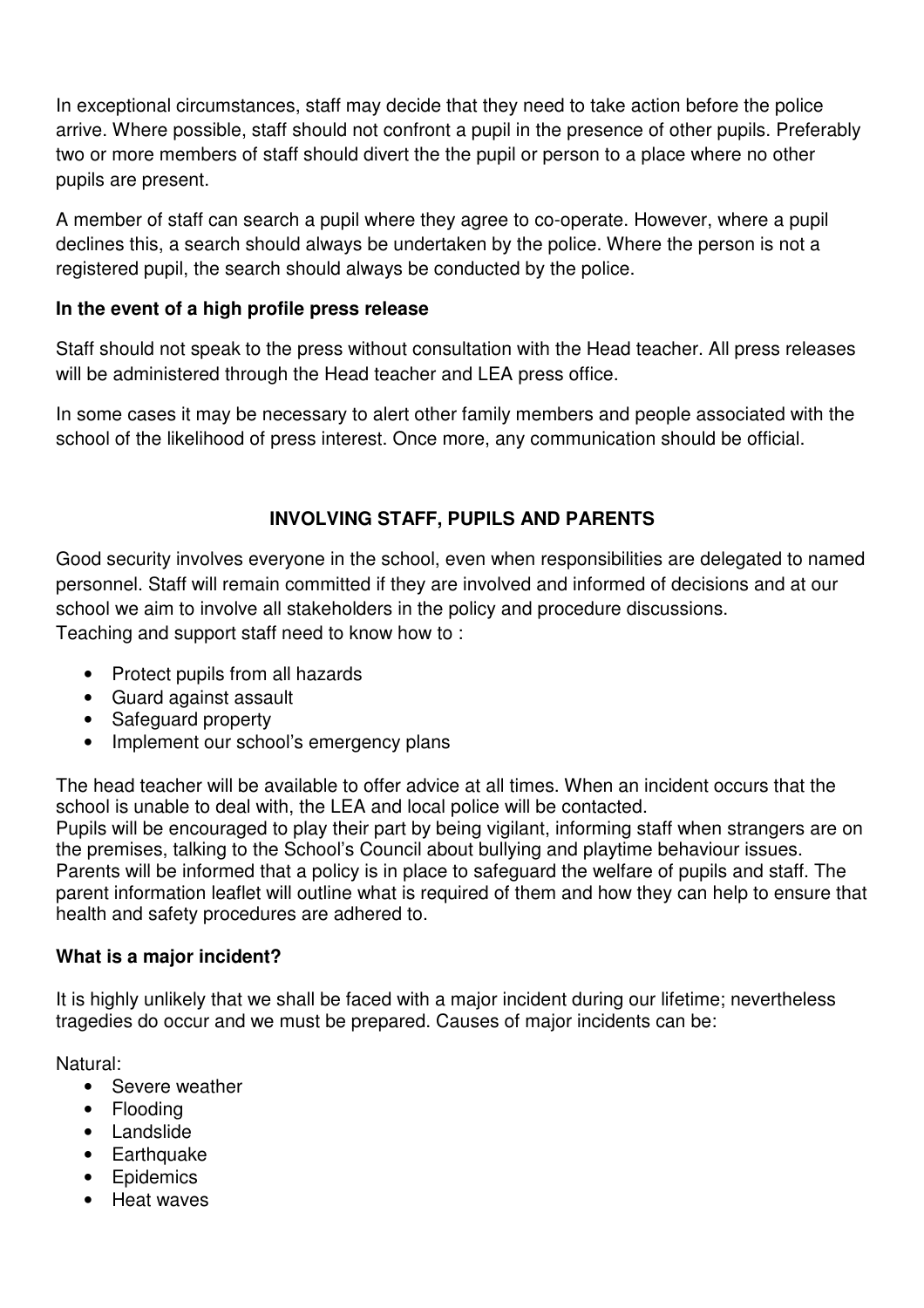Man made:

- Air, road or rail accident
- Escape of dangerous chemicals and gases
- Explosions
- Radiation incidents
- Terrorist acts
- Crowd related incidents
- Pollution
- Fire and building collapse

Procedures are in place to deal with any incident; pupil safety is our priority.

# **ACCIDENTS**

As an employer of over 10 employees the Governing Body will keep readily available accident records, either in written or electronic form. These records will be kept fro a minimum of 3 years.

# **Recording accidents**

Under the Reporting of Injuries, Diseases and Dangerous Occurrences Regulation 1995 some accidents must be reported to the HSE. Although the Governing Body is the employer the school will follow the LEA procedures, as some serious or significant accidents need to be reported centrally for insurance or statistical purposes. The school will also inform the Diocesan Education Board of the incident.

The following accidents will be reported to HSE if they injure an employee or contractor on the school premises:

- Accidents resulting in death or major injury (including violence)
- Accidents which prevent a person from doing their normal work for more than 3 days (including violence)
- Accidents to pupils or visitors who are killed or taken from the site of the accident to hospital
- The accident arises out of or in connection with work, including any school activity, on or off site; the way the school activity has been managed and organised; the use of machinery or substances; the design or condition of the premises.

All accidents that occur during the school day will be reported to parents of the victim at the end of the school day. All head injuries will be reported immediately using the emergency contact numbers provided. Parents will be contacted in the event of all serious accidents and if necessary the school will contact the emergency services. Serious accidents will be reported immediately to the Head teacher. This will be recorded in the Accident book.

# **Building Problems & Major Construction Work in Schools.**

Wherever possible, major building works will take place during school holidays or at weekends. See "Reoccupation after evacuation" for reopening the school after completion.

All staff should be vigilant and report building problems, but the Caretaker & Headteacher are responsible for daily checks. If an incident occurs the area should be cordoned off and a safety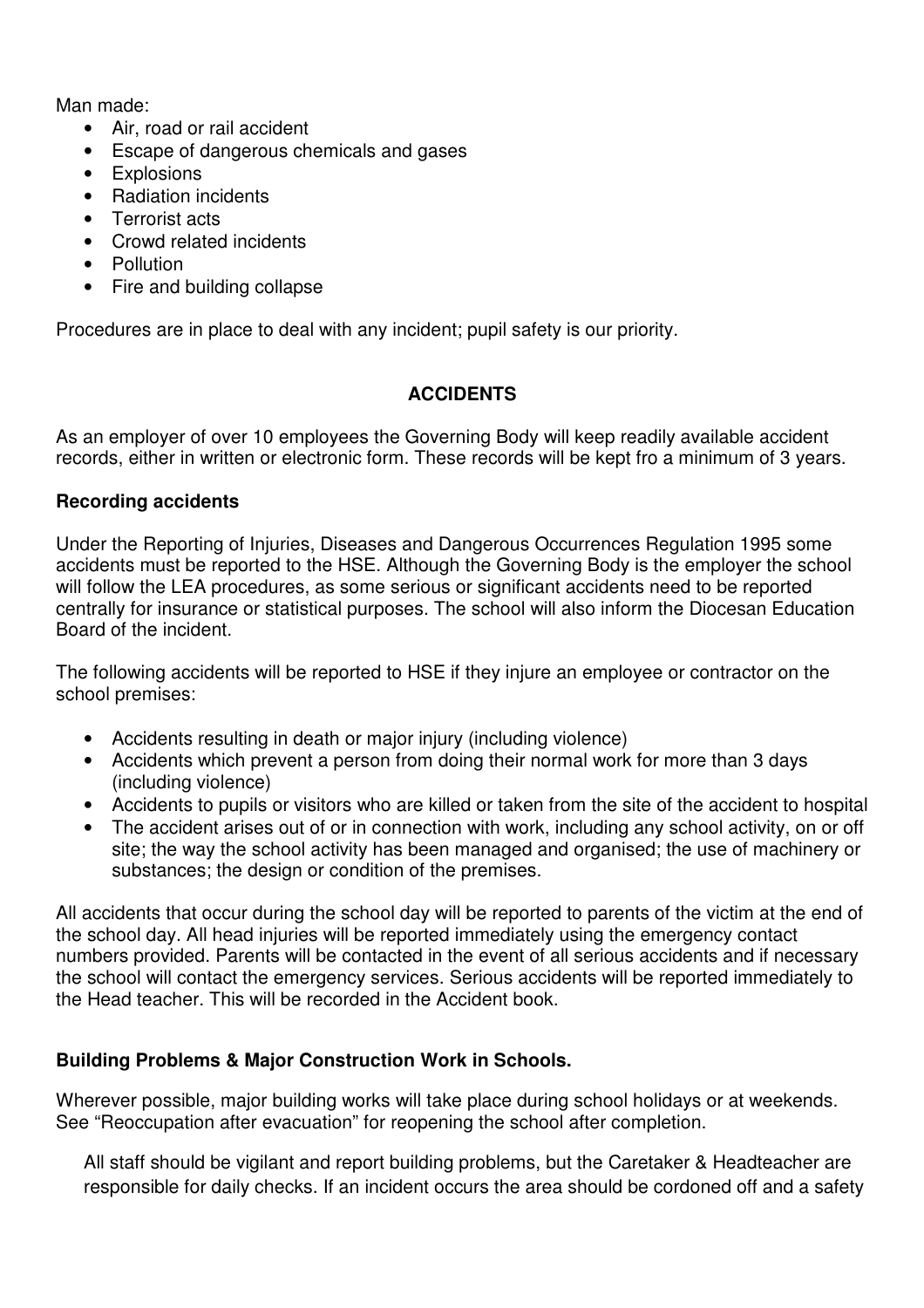risk assessment carried out. The headteacher will inform the LEA and Governing Body if the school needs to be closed. Where evacuation of the site is necessary pupils will assemble at the Village Hall.

An instance of collapse or severe damage causing injury would be treated as a medical emergency following accident /incident procedures and all persons involved or witnessing such, would have access to appropriate support networks.

#### **Epidemic/ pandemic**

Local and national guidance and the latest information will be shared with the wider community, whenever appropriate. All staff will support pupils in preventative self-hygeine measures.

All persons experiencing symptoms will be advised to remain at home for at least a week. Parents will be informed when there are cases in school.

The school will remain open unless advised otherwise by the Authority or if insufficient staff are available to meet the ratios. The Authority will be informed of any closure and the information placed upon the website for the wider community. Parents can be informed via the school ParentMail text-system.

Staff follow the procedures re informing of their absence and the Head/Assistant Head organise appropriate supply cover according to the policy.

#### **First Aid**

All staff are First Aid trained and this training is updated every 3 years. Miss Croke, Mrs Higgins & Mrs Owen, have received the full First Aid Training course. First Aid can save lives and prevent minor injuries becoming major ones. Staff will administer First Aid to pupils' minor injuries such as cuts and grazes, stings and bumps. Suspected breaks will be supported as outlined through First Aid training, parents called and recommended to attend casualty. No medication, antiseptic or cream will be applied to cuts. Plasters will only be administered if parental permission is given. Cold compresses will be applied to bruises, sprains and bumps.

If a pupil is taken ill in school, the Head teacher will be informed. Only the Head teacher will make a decision as to whether parents are to be contacted to take the pupil home. Sick children must never be left unsupervised.

#### **FIRE**

Read alongside Fire Risk Policy and Arson Prevention Policy, the Fire Precautions Regulations 1997 require all workplaces to have an emergency plan. Whilst no school is immune from the risk of fire, schools can certainly reduce the chances of it happening. All staff will be aware of the fire related policies, evacuation procedures and prevention matters. In the event of a fire the school will be evacuated following the procedures adopted in Fire Drills. Our school has a fire drill once a term. The School Administration Officer will call the Fire Brigade in the event of a fire. All classrooms will have Fire Action Poster displayed clearly. The Governing Body and Head teacher are responsible for fire safety. The main aims at our school are to minimise the risk of fire, protect the means of escape and limit the spread of fire.

The main duties regarding Fire Safety are: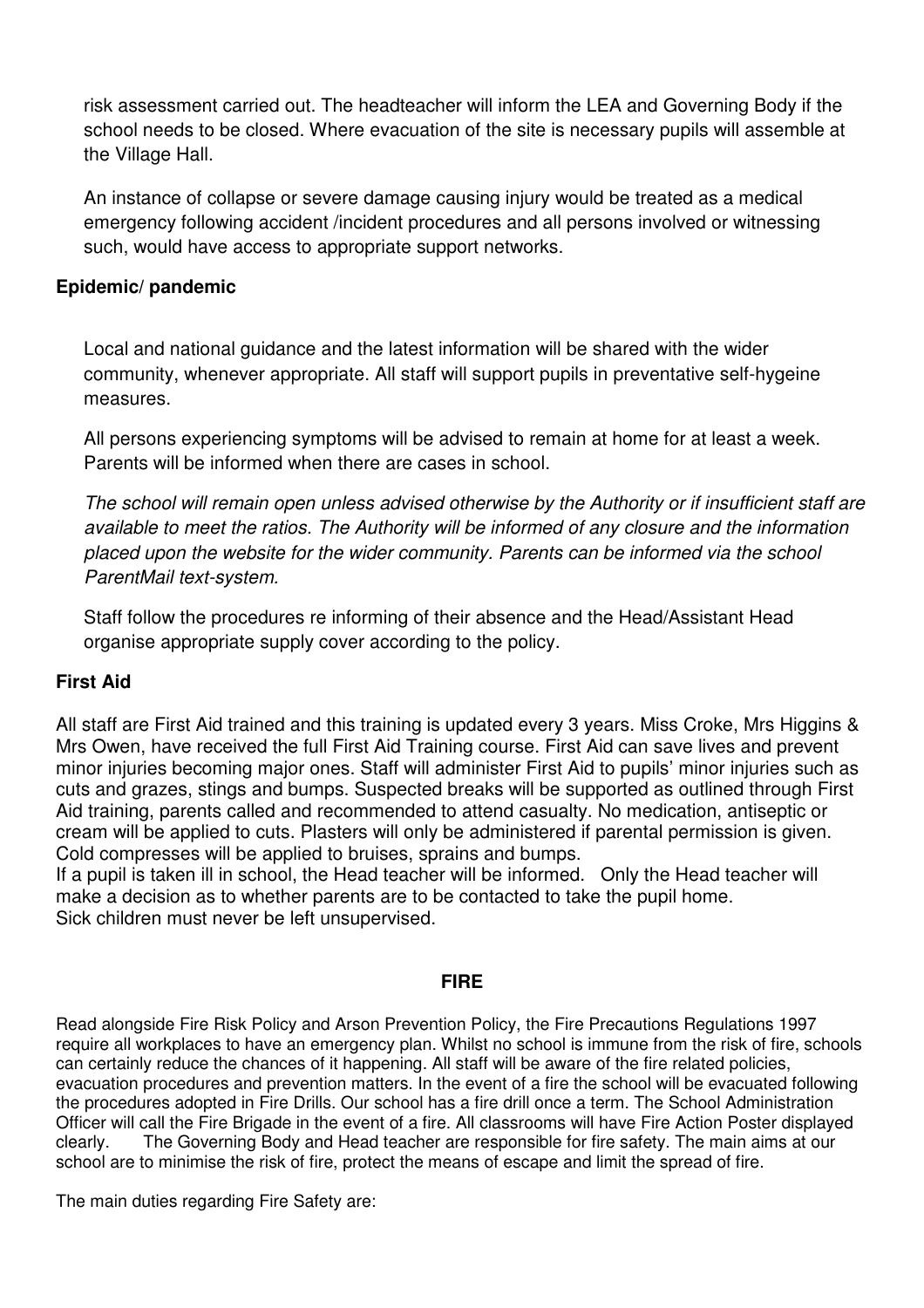- Make hazard and risk assessments
- Be responsible for fire training
- Produce an emergency plan and pout up posters
- Conduct fire drills
- Check the adequacy and maintenance of fire fighting equipment
- Conduct fire safety inspections
- Ensure escape routes and exit doors are unobstructed and open correctly
- Check alarms and update records
- Report termly to the Governing Body
- Termly fire drills

Tremorfa Alarms maintain the alarm system and carry out termly checks. The fire equipment is maintained by the independent fire services who carry out an annual check. All staff are trained in the use of fire extinguishers, but are encouraged to call the fire brigade in the event of a fire.

In the event of a fire every effort will be made to minimise disruption to the school. In order for this to be effective, our school will operate the following plan:

- The location of any potential hazards will be noted and the emergency services will be made aware of their location
- The Premises Committee will co-ordinate the work of making the building safe
- The school site will be made immediately secure after a fire, including portable equipment, radiators and pipe work
- Salvage work will be carried out immediately so that material and equipment can be brought back to operational order
- The treasurer of the Governing Body will contact the insurance company, liaise with the loss adjuster and agree the insurance claim with the Governing Body
- Temporary provision and classroom space will be discussed with the LEA and Diocesan Director
- Information to parents will be communicated as outlined in the Communicating to parents section
- School will contact the Catering Service to arrange meals should the kitchen be out of action
- The LEA will arrange alternative transport arrangements should this be necessary
- Water and power supplies will be checked

# **FLOOD**

The effects of flooding can be devastating to the running of a school. Even though we are outside a flood zone, it is still important to have a plan in place should flooding occur. The main issue is to minimise flood water entry and damage. In the event of a flood threat our school will:

- Use sandbags, plywood, or metal sheeting on doors, windows
- Seal doors with silicone sealant
- Place sandbags down toilets, put plugs into sinks and weigh down with heavy objects
- Store materials, such as foodstuffs and chemicals, up high

#### **Reducing flood damage**

In order to prevent damage to buildings and equipment, advance planning procedures have been put in place.

- Gas, electricity and water supplies will be turned off at the mains
- Cookers and large electrical items will be disconnected
- All electrical items will be unplugged and stored up high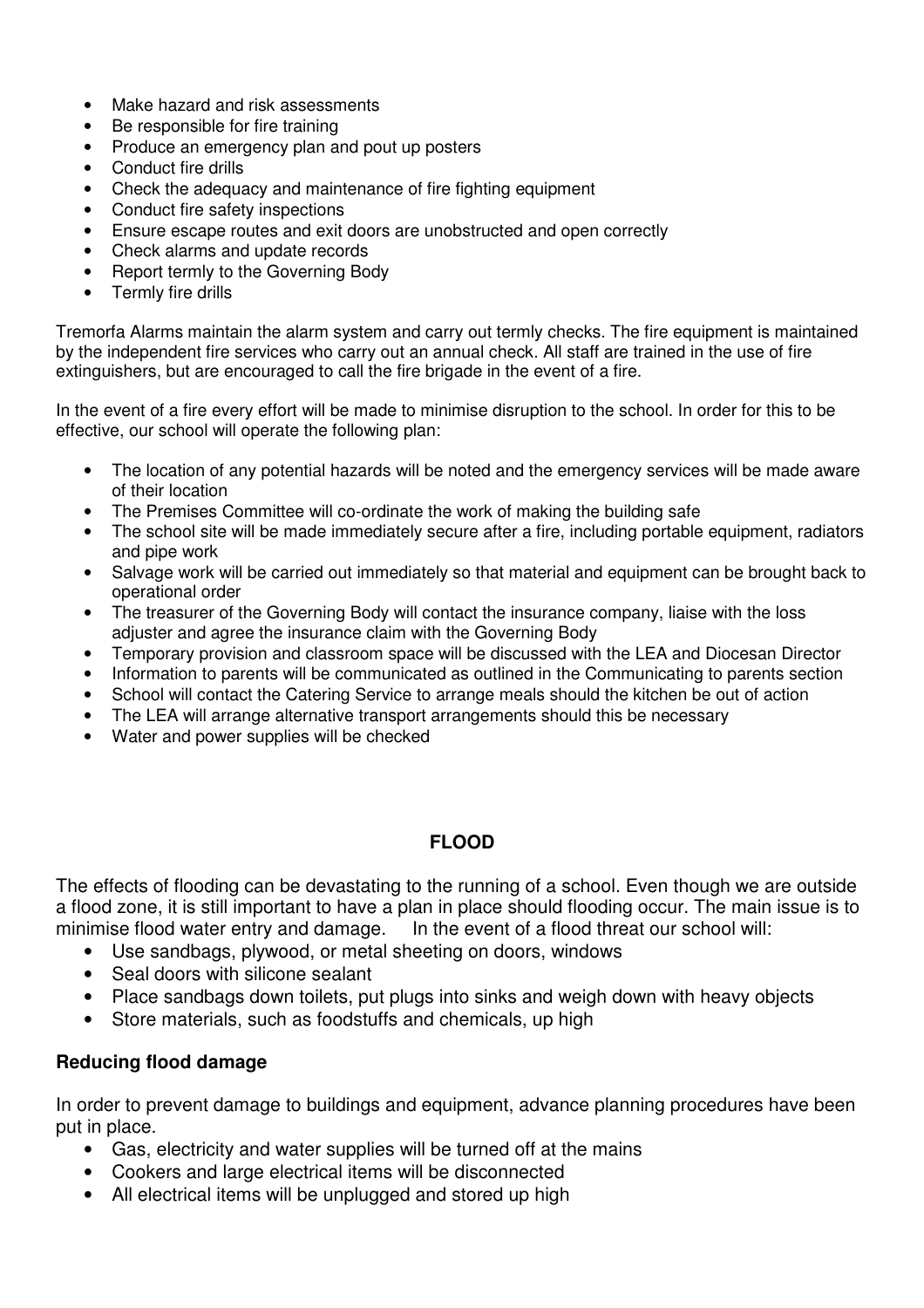After flooding

- Gas, electricity and water services should not be reconnected until systems are checked by a registered engineer
- Appliances affected by floodwater should be allowed to dry out and a qualified electrician, CORGI gas engineer or plumber will inspect them before use.

# **After the flood**

Repairs will not be attempted until after the flooding has ceased. The school will contact the Vale Cleansing Department and Building Services to carry out repairs and cleaning. On no account will anybody attempt work beyond their capabilities, including the caretaker.

The school building will not be reoccupied until three main steps have been taken: the removal of mud, cleaning and disinfecting, drying out. The cleaning will not be mud, cleaning will not be

attempted while the building has sediment remaining inside or if the building has suffered serious structural damage. The cleaning process no children will be structural damage. allowed on site, nor pregnant women. Health and safety regulations will be followed, including the wearing of protective clothing; hands will be washed regularly in case of contamination by rats,

sewage or chemicals; cuts and grazes will be cleansed and covered; heavy objects will not be lifted; deep or standing water will not be entered; care will be taken to avoid sharp objects and hidden obstacles.

# **EVACUATION PROCEDURES**

We have put in place an evacuation plan which will be use in the event of flood, gas leaks, toxic odours etc.

- All pupils and adults will be removed from the school building to the point furthest away from the school (other side of the field)
- Physically impaired pupils will be assisted by LSAs
- The Head teacher will check that all areas are evacuated toilets, corridors, exit points
- If an accident occurs outside school all pupils will be gathered in the hall with all staff present
- An initial head count will take place and in case of disparity between headcount and number in register, a roll call will take place
- Parents will be contacted to collect pupils as soon as possible. Staff will remain on site until all children have been removed, or at the discretion of the Head teacher. The Chair of Governors and LEA will be informed.

#### **Fire evacuation procedures**

Evacuation procedures are set out in the staff handbook, the student handbook, the midday supervisors' handbook and are also displayed in each classroom. A termly fire drill reinforces the rules with pupils and staff.

The Head teacher will investigate the proximity of fire if the alarm should sound and the Administration Officer will call 999 immediately, should the fire show signs of spreading. A small fire should be tackled with trained person using an extinguisher (such as a bin fire). The Head teacher will check the building. A roll call will have taken place by the class teacher and the Head teacher will confirm that all pupils are safely evacuated. The visitors' book will be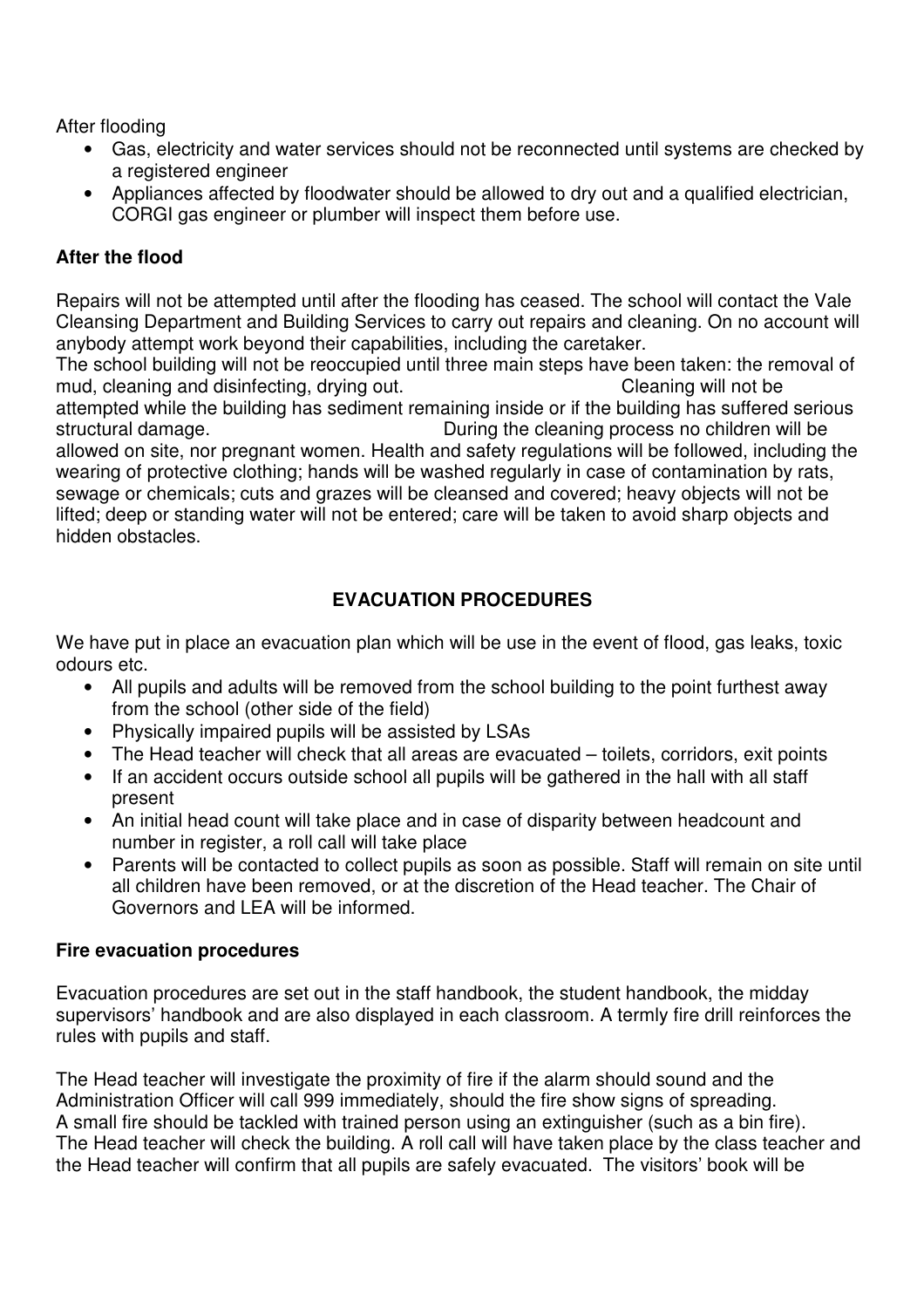checked to ensure that all adults are evacuated. No person will be allowed to return to the building until the Fire Brigade declare it safe.

# **Gas Leak evacuation procedures.**

The school has an LPG tank situated in the car park which provides a gas supply for the kitchen only. The gas has a distinctive odour which all staff will be encouraged to make themselves aware of (during refuelling of the tank).

If there is a suspected internal leak, a wall mounted Emergency Control Valve in the kitchen can be turned to the off position and the school will immediately be evacuated. The fire alarm should not be sounded, and no electrical equipment should be operated (including switches) but instead the Headteacher or person in charge will alert all staff to ensure the school building is evacuated safely.

All possible sources of ignition within the vicinity of the leak will be extinguished. The standard evacuation procedure will then be followed. A roll call will have taken place by the class teacher and the Headteacher will confirm that all pupils and staff have been safely evacuated. The visitors' book will be checked to ensure all adults are evacuated. All windows will be opened to increase ventilation. No person will be allowed to return to the building until Flogas declare it safe. On suspicion of a gas leak the Administration Officer will call:

# **Flogas Emergency Helpline: 08457 200 100**

(The service isolation valve on the storage vessel will be closed

# **TERRORISM**

We cannot predict these sort of events and certainly will not formulate a policy other than the following advice:

- Any suspicious activity or package will be reported to the police immediately
- The Home Office terrorist advice will be the main source of information on the subject of terrorism. The LEA will issue advice to all schools and these are the procedures we will follow.

# **Bomb Scare**

Malicious hoaxers are statistically more likely than serious threats. Nevertheless, bomb threats need to be taken seriously.

The majority of telephoned bomb threats are made by malicious pranksters to cause disruption. The making of such calls is a crime and details should always be reported to the police.

If a bomb threat is received at the school, the person taking the call will:

- ♦ Endeavour to keep calm;
- ♦ Endeavour to obtain as much information as possible;
- ♦ Dial 1471 to determine the callers number;
- Report it to the head teacher and police immediately.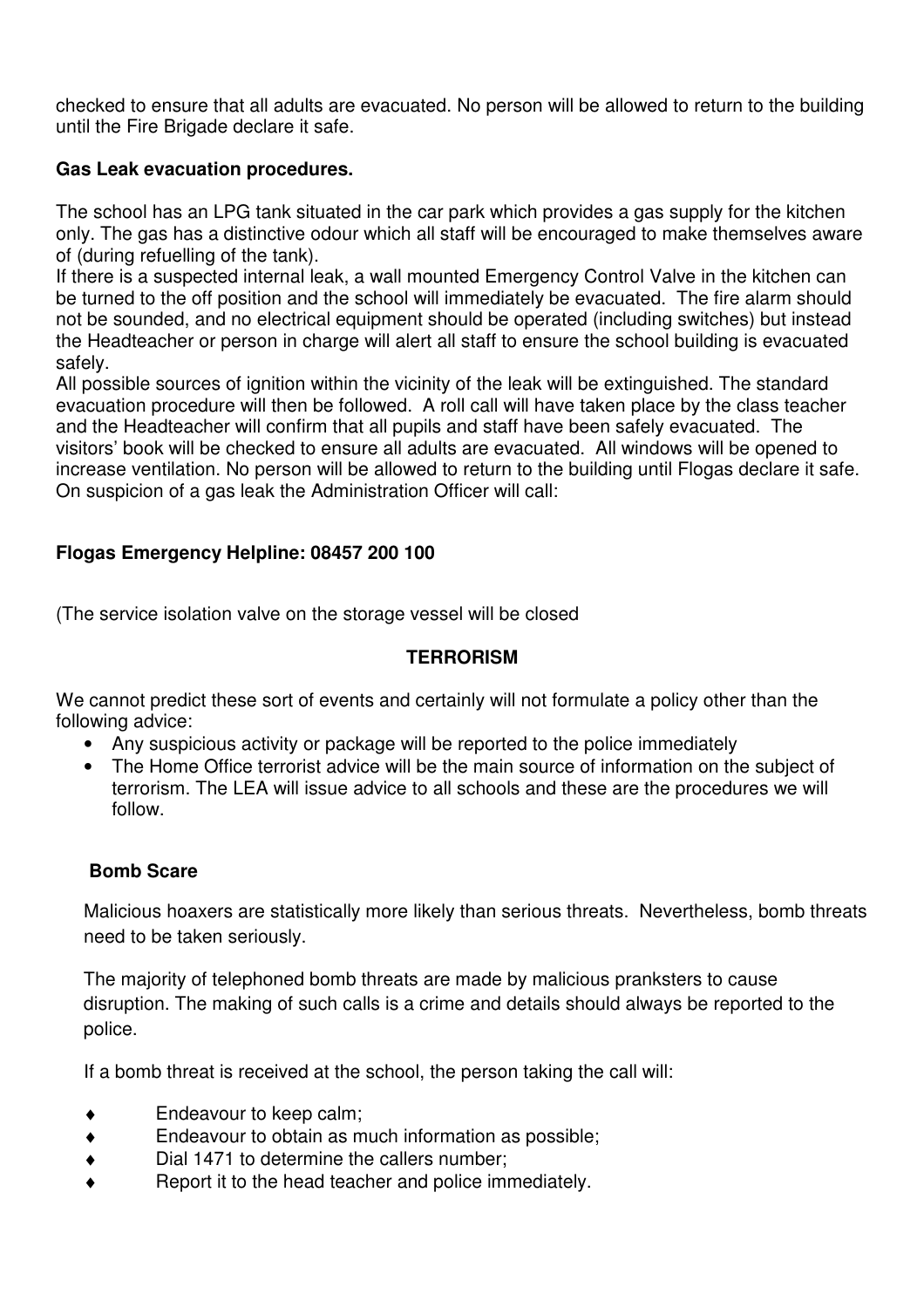If there is the slightest doubt about the nature of the call, the head teacher will evacuate the premises, assembling at The Village Hall.

#### **Searching the Premises.**

Prior to any staff searching the premises, guidance will be sought from the police and local authority security personnel. No search will be carried out if there is reason to believe there is a real and immediate threat to safety.

# **PERSONAL SAFETY**

Primary responsibility for security and personal safety rests with the schools. However, we will involve the police in any matter that is perceived as a risk. The Head teacher will contact the Schools' Liaison Officer. The Governing Body has a key role in monitoring overall security policies. Our school has procedures in place for responding to a range of security incidents. These procedures are to follow. In any emergency 999 will be dialled. All incidents will be recorded with the Head teacher in the Incident Book, even minor ones. These will be reported to the Governing Body.

#### **Assault**

Assault is an intentional or reckless act that causes someone to fear or expect immediate unlawful force or personal violence. Battery is the intentional or reckless infliction of unlawful force or personal violence. The two offences may often be committed together. Assault on its own does not necessarily involve physical injury or contact: the apprehension or fear and expectation of such violence is often sufficient. Assault is an offence that carries penalties of fines and/or imprisonment. There is no power of arrest for common assault. This does not mean that reasonable force cannot be used to restrain an assailant in the prevention of further assault. However, a police officer has a common-law power to take whatever action to prevent a breach of the peace. Depending on the circumstances, the police may decide not to take action, caution a person who admits the offence or press charges. If the police decide not to take action it is open to any other person, including the victim, the Head teacher, LEA, Governing Body or trade union to start a private prosecution.

An assault occasioning actual bodily harm is a more serious offence. The essential additional element is that of significant injury. This could include cuts, bruises, psychiatric harm or minor emotional upset. The police have the power to arrest an assailant.

In all but minor cases, the school will report any assaults to the police and to the HSO at the LEA. In certain circumstances, such as fights between pupils, we will treat the matter as a disciplinary matter rather than involve the police. In these cases, we shall follow our Disciplinary Policy.

#### **Trespass**

Schools are private places and any person ho enters without permission is a trespasser who may be asked to leave. We will take the following steps to reduce trespass:

- Making it clear that nobody has unrestricted right of access to the school premises not even governors, parents, pupils or teachers
- Notices will be posted at the school gate making it clear that trespassers will comply with appropriate school arrangements
- Visitors will present themselves to the School Office, sign in and wait to be taken wherever they need to go.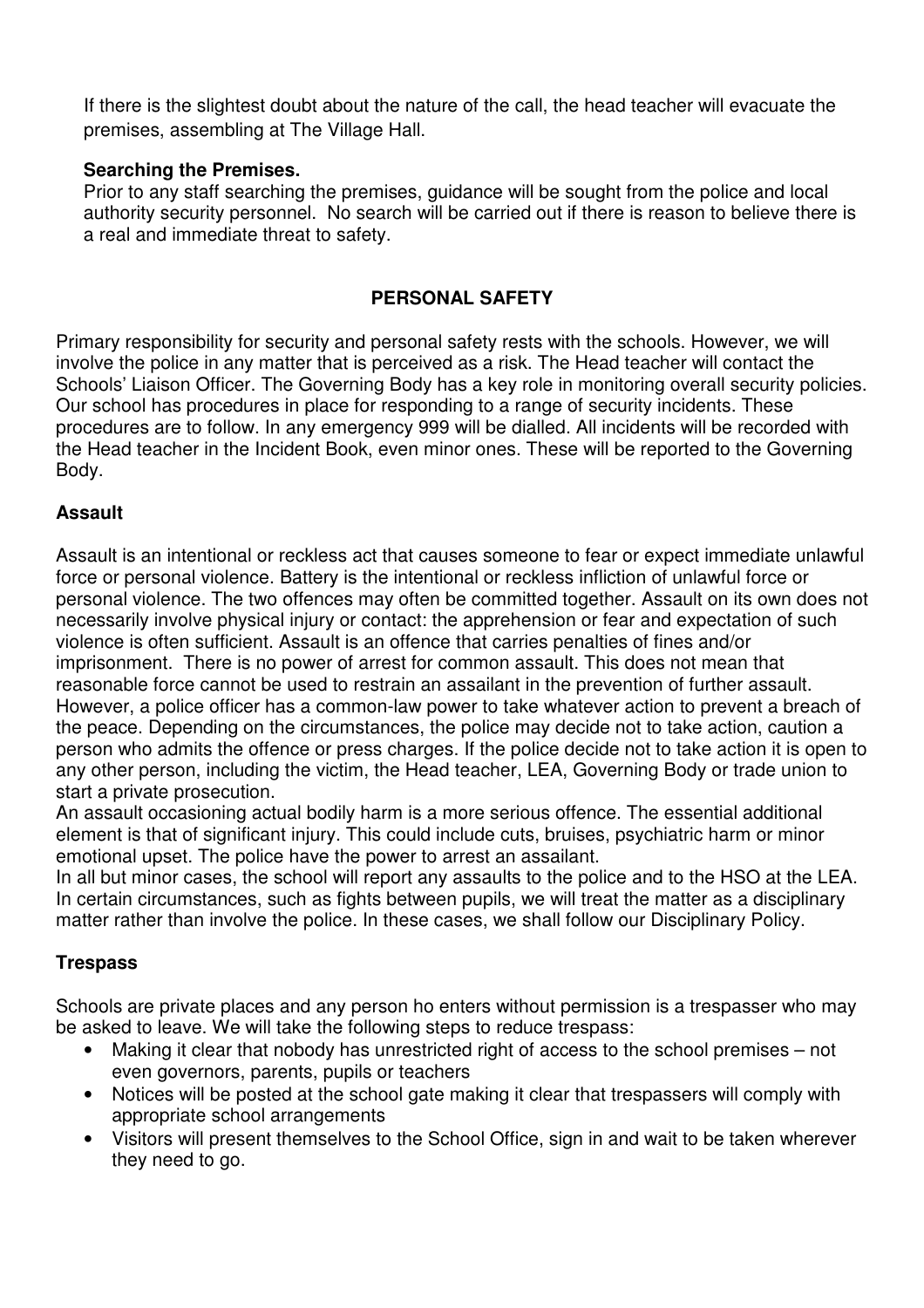Those who have a broad permission to enter – pupils, staff, contractors, out of hours users – will be informed, preferably in writing, of their limitations on their permission to enter the premises. Trespass is not a criminal offence, but a matter that can be pursued in the civil courts. However, should a trespasser refuse to leave our school premises, or enters after being required to leave, their behaviour becomes an offence (Education Act 1996 section 547) of causing or permitting a nuisance or disturbance on the school premises. The head teacher will be informed immediately of any such occurrence and the police called. All pupils will be taken to the hall and supervised by all available members of staff.

# **Offensive weapons**

It is a criminal offence to carry a weapon or knife on to school premises, including playing fields. An offensive weapon is "any article made or adapted for causing injury to the person, or intended by the person having it with him for such use by him or another person."

In any such circumstances the Head teacher will be informed and the police called. In exceptional circumstances staff may need to take action before the police arrive. Teachers will not confront a pupil or person suspected of possessing a weapon in the presence of other pupils if this can be avoided. Two or more members of staff will divert the person to a place where no other pupil is present. They will try to contain the person until the police arrive.

#### **Violence at work**

The LEA has issued advice on dealing with violence at work. At all times we aim to minimise the occurrence of violence. All staff will be made aware of procedures and guidance in the Violence at Work Act.

# **Using force to restrain pupils**

Our policy outlines the acceptable level of force that can be used with pupils in the school environment. Occasions when it might be necessary to use force include:

- Self defence or prevention of injury
- Risk of injury to pupil or damage to property
- When a pupil is behaving badly in a way that is compromising good order and discipline
- A pupil attacks a member of staff
- Pupils are fighting
- Deliberate vandalism or damage to property
- A pupil is risking causing injury or damage by throwing objects, rough play or misuse of materials
- A pupil persistently refuses to obey an order to leave the room/playground
- Serious disruption of a lesson

When force has been used the adult using force must complete a report of the incident. This will be filed with the head teacher and reported to the Governing Body.

The Deputy Head teacher and two other Senior members of staff have been trained in Restraining and may use this training where pupils are a danger to themselves or other pupils and adults. The adults involved in restraining will complete a report to be filed with the Head teacher.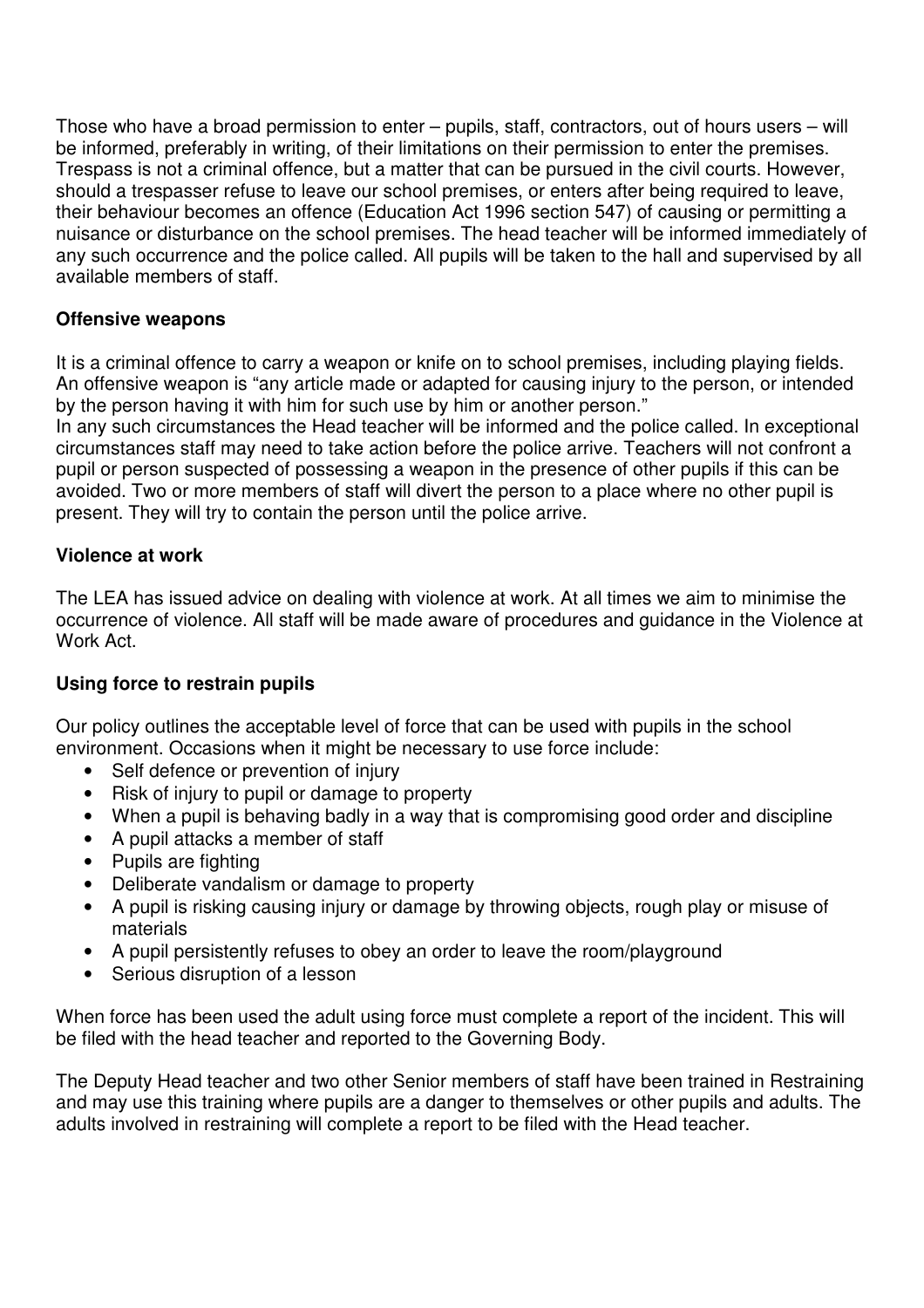# **BEREAVEMENT**

Pupils will be told as soon as possible of a death, preferably by a Senior member of staff, as a whole school. This will prevent pupils learning about it from an inappropriate source. Where possible, the information will be shared through an act of worship. It is important that the truth is told.

Children may not take on board the information immediately. They will want to talk and ask questions. The incumbent will be available, with the Head teacher, to talk to pupils and answer questions. A quiet room will be made available for reflection and prayer. All staff will:

- Try to maintain feelings of security, of being cared and loved
- Maintain the necessary level of care
- Be honest at the child's understanding
- Talk and communicate
- Do not pretend to believe what you don't believe
- Understand the pupils' feelings and reassure where possible
- Don't be afraid to say, 'I don't know'
- Don't be afraid to share your own feelings that may include shedding a tear
- Remember there are others who can help
- Admit to colleagues when you can't cope.

# **MISSING PERSONS AND RUNAWAYS**

It is possible that a pupil might go missing in suspicious or worrying circumstances, with a significant risk of them coming to harm. For some it may be a one-off, for others it becomes a pattern of behaviour. Abduction by a stranger, or non family member, is the most feared, but least likely reason for a young person to disappear. If a pupil went missing staff and friends may be traumatised and counselling may be needed. The school will be involved at some point and there may be a need to respond to media attention. The following strategies will be applied in all such instances.

# **Strategies**

The Deputy Head teacher has responsibility for Child Protection issues and she will be the designated person to deal with each aspect of a missing person scenario. The Deputy Head teacher will attend regular Child Protection training and will become familiar with the signs for recognising a potential runaway. All staff will follow the instructions set out by the Head teacher and this strategy.

- Senior staff will be alerted immediately of any runaway or missing pupil
- No member of staff will chase a runway outside school
- A member of staff with no class responsibility will look for the child, but not approach him or her, if found
- The parents of the child will be informed
- The police will be called and notified of whereabouts, if spotted
- The Head teacher will request that the parents take the pupil home for the remainder of the day

The SLT will draw up strategies for the prevention of the potential for a pupil to go missing. All staff will be made aware of incidents and requests for estranged parents not to contact a child and of non contact orders. The CPD manager will ensure that staff receive up to date training on managing missing pupils or runaways. The Head teacher will be responsible for swift action when a pupil goes missing in suspicious circumstances. The Chair of Governors will be informed and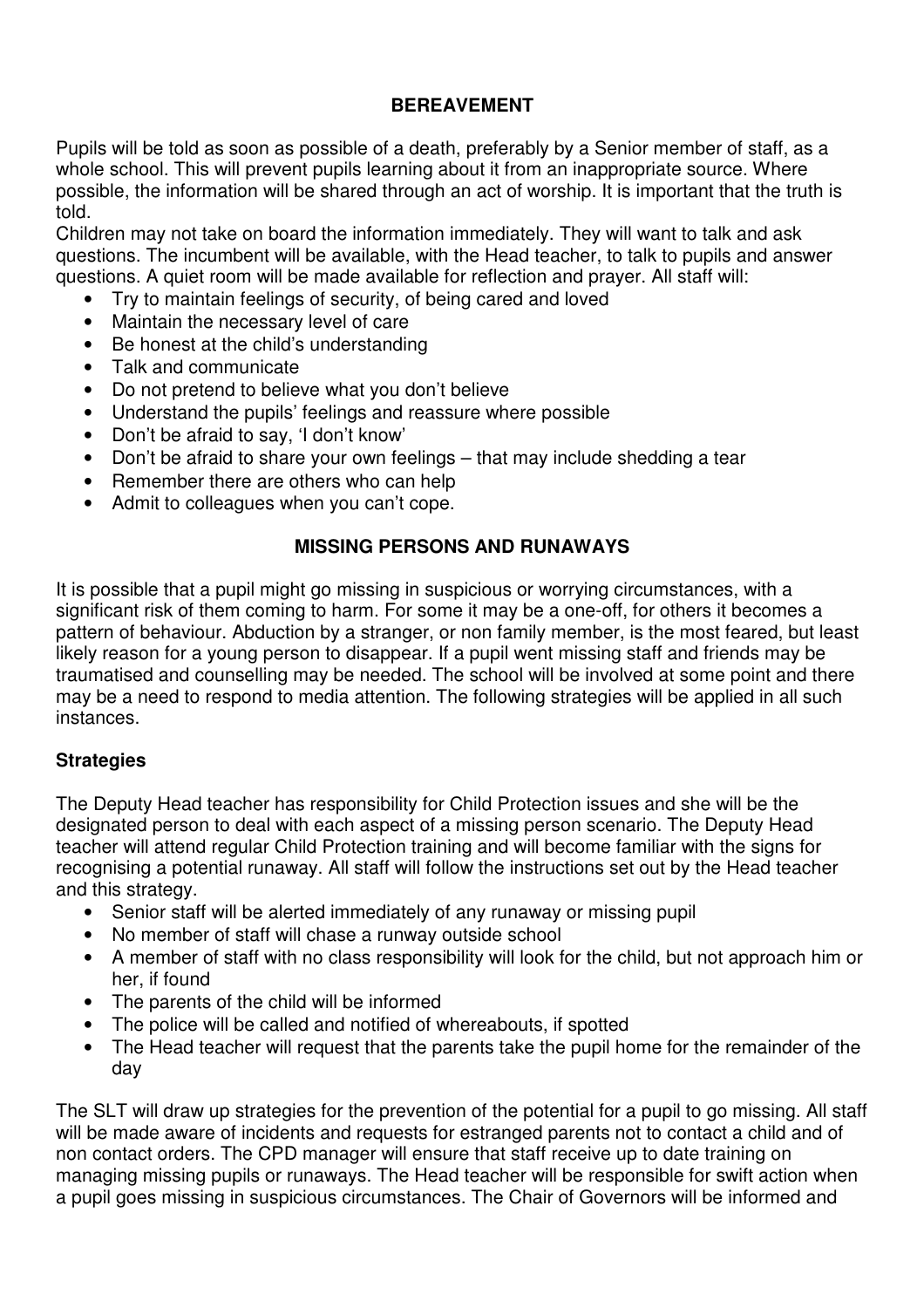his/her attendance at school requested. The Governor with responsibility for media relations will deal with any such requests. The Head teacher and incumbent will deal with the concerns of pupils in school. The class teacher will make arrangements for talking to the missing pupil's best friends, giving them the option to suggest where they might be. The School Administration Officer will inform parents and deal with their distress. Proper planning will ensure that the school can act swiftly when a pupil goes missing and will minimise the negative impact that the disappearance has on other pupils. The priority will be to provide the necessary help for the pupil in question.

# **Identifying potential runaways**

Sometimes a pupil who is considering running away will regard his teacher as his only trusted adult, so it is important that teachers recognise the signs for potential pupils at risk. The following is by no means exhaustive, but features strongly in a child desperate for attention:

- Variations in mood e.g. extreme highs or outbursts of anger
- Appetite change, accelerated weight gain or loss
- Depression, lack of motivation, detachment
- Lack of concentration, extreme tiredness
- Self-neglect
- Social changes, disassociation from friends
- Absenteeism

Other factors which can help to assess risk include:

- Previous history
- Stress related symptoms
- Family breakdown
- Other significant life changes.

Teachers' instinct will not be dismissed.

Potential runaways feel isolated and if identified in school, we will:

- Take time to talk and listen
- Not probe or be judgemental
- Hep the pupil get the right help
- Teach the whole class life skills through PSE
- Plan a Circle Time to discuss the issue of running away
- Work with external agencies and consult with Child Protection Officer

The Governor responsible for Child Protection will agree these strategies and liaise with the LEA and diocese. When appropriate, Social Services, Welfare Officers, Pupil Support and the police will be involved. Teachers will be made aware of these strategies and procedures and the plan will be regularly reviewed. The review will include keeping up to date contact numbers for school staff, social services, S Wales' Police Schools' Officer, EWO, Child Protection Officer. The school will draw up a letter that can be sent to parents in sensitive situations. This will allow us to take swift, planned and appropriate action should a pupil go missing.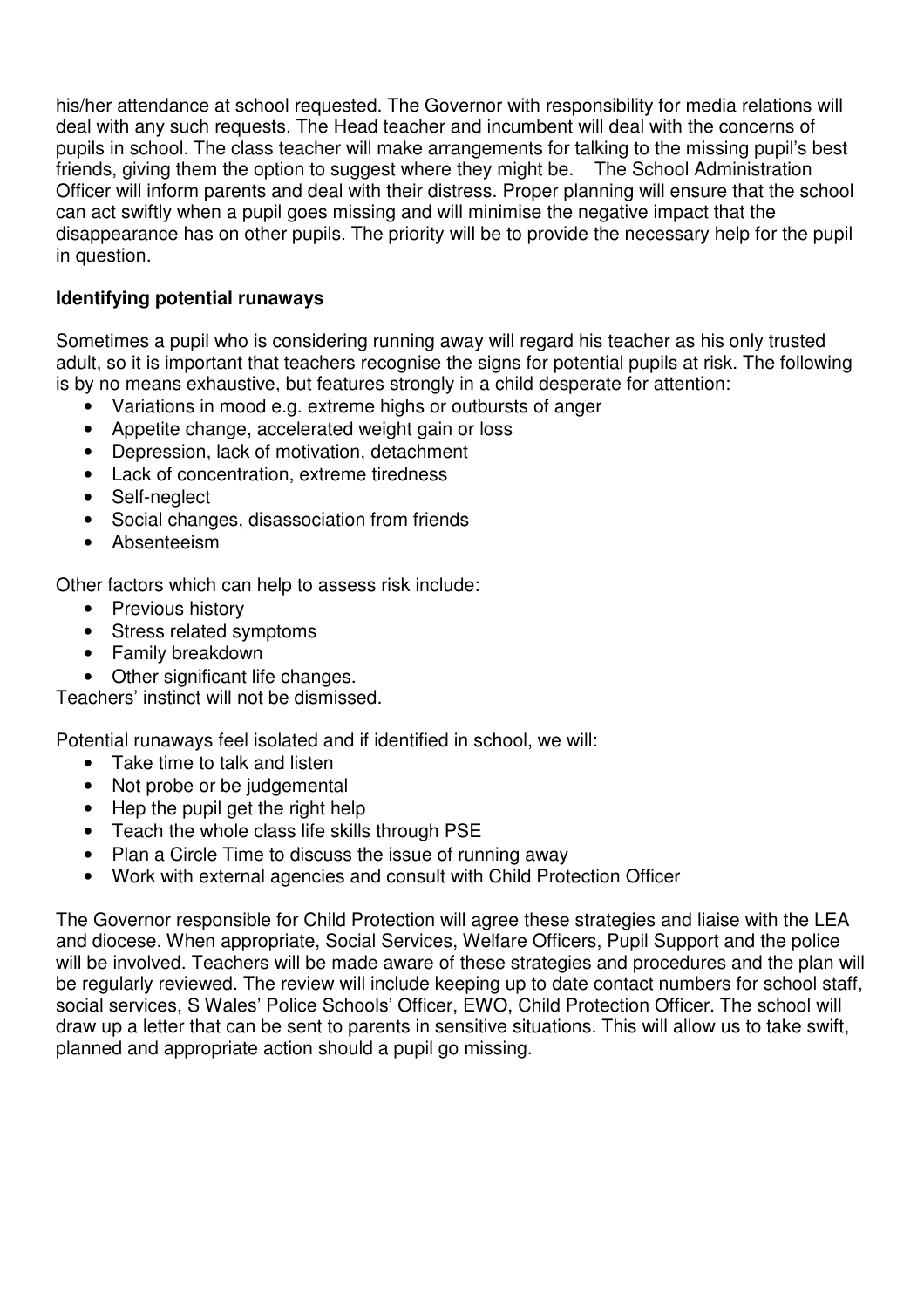# **Hostage or abductions**

Any circumstances of a missing or abducted child/staff member will be reported immediately to the police and next of kin. An incident report must immediately be completed by any witnesses to ensure as much information as possible can be passed onto the authorities.

Security on the school site should be maintained at all times. A member of staff is always on gate duty when children arrive and leave. All visitors at any other time should be admitted via the intercom system and only after staff have ascertained proof of identity and valid reason for visit.

Children will only be released to adults whom parents/carers have given permission to collect their child and the fencing makes any other child abduction highly unlikely.

In a hostage situation staff should not put themselves or children in any danger, but attempt to remain calm and respond to demands. Staff away from the perpetrators and not in any danger may try to evacuate children from the school and inform the police.

# **EDUCATIONAL VISITS**

When organising an educational visit health and safety requirements will be a priority. A risk assessment will be carried out before the visit and procedures for dealing with emergencies will be followed, should they arise.

#### **Planning**

- A risk assessment undertaken
- School administrator to check insurance cover
- Approved transport provider booked
- Register of pupils left in school office, with pupil names and emergency contact numbers (if more than one coach used, this will be identified)
- Medical details provided with permission to administer in an emergency
- Correct teacher/pupil ratio
- Consent forms returned
- Named leader to give office mobile phone number
- Register of adults accompanying on visit
- LEA H & S forms completed and returned to Head teacher

#### **Communication**

There are a number of situations that could arise on a staff off-site visit – late arrival of pupils on return, breakdown of transport, accident, missing pupil. The procedures included in this document apply in these situations s well as other specific arrangements, if there is going to be a change of details.

The School Administrator will notify parents by telephone of any change to the arrangements of a return to school. The telephone numbers given must be up to date in order for this to be effective. It is also essential to ensure that parents can contact school should there be an emergency at home and that they have a number to ring in the event of an incident on a visit.

The School Administrator will have all contact details to hand, as well as up to date information on the incident. The Senior staff will make themselves available to assist in contacting parents and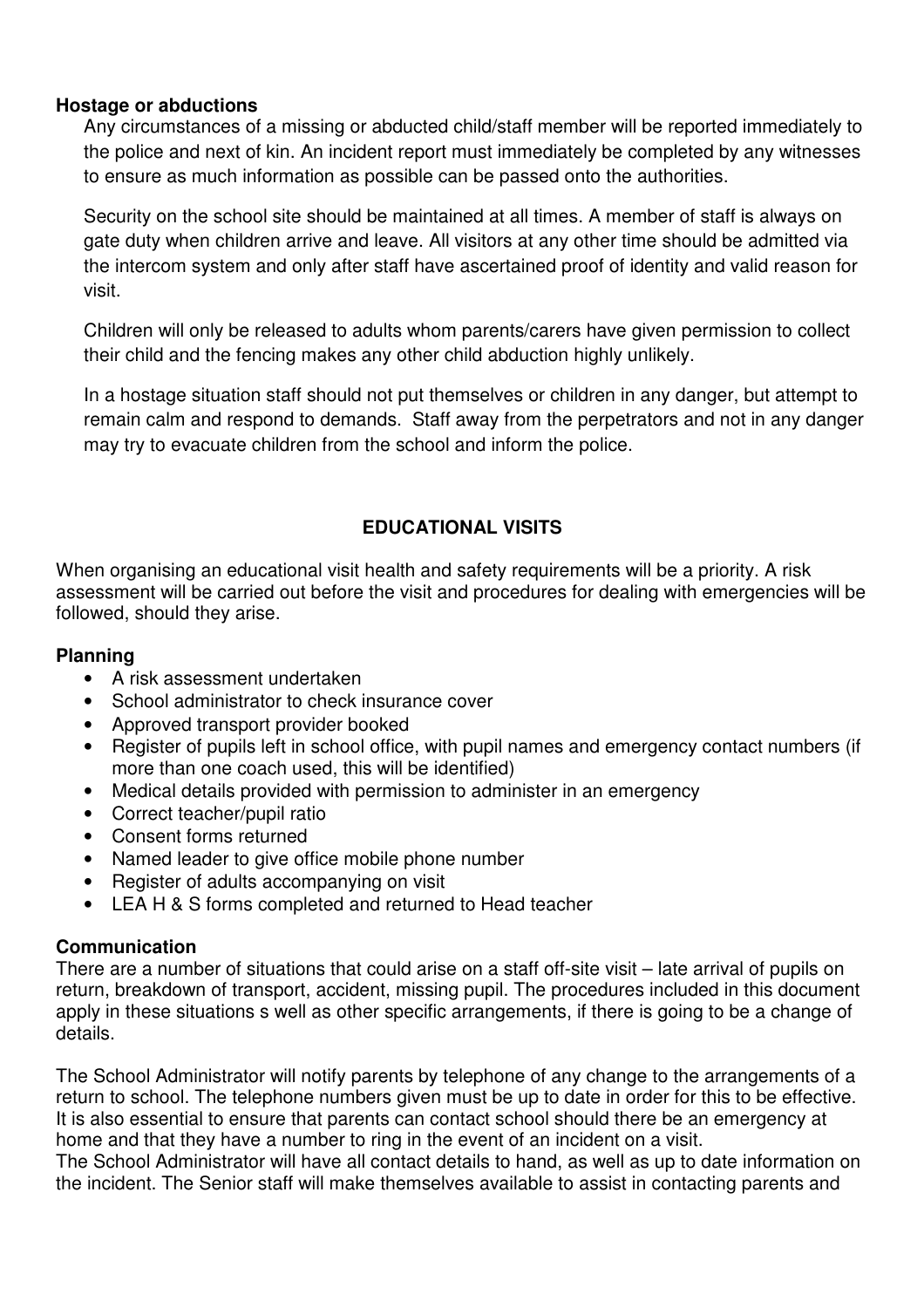dealing with incoming calls. Parents will be informed of emergency procedures during a visit, as well as the itinerary and destination details.

There will be a named leader for each visit, nominated by the Head teacher. This teacher will be responsible for keeping the school informed on a regular basis of events. He/she will take charge in an emergency, but those involved in the visit will have a crucial role to play in keeping pupils calm. A second named person will take over if the leader is unable to take charge. Parent helpers will be informed of emergency procedures at the start of the visit.

The Chair of Governors will be informed of any accident.

# **CALLING EMERGENCY SERVICES**

Dial 999.

On dialling you will be asked which service you require and be put through to an appropriate officer.

You will need the following information:

- Your telephone number
- The exact location of the incident, including directions
- Type and seriousness of the incident
- Details of any hazards e.g. gas leak/fire

# **Who to ask for**

Police

- Fatality
- Assault
- Siege, hostage or firearms incident
- Disappearance or removal of pupil
- Telephone or bomb threat
- Collapse of building
- Motor collision or impact on school building
- Natural hazards

Ambulance

- Serious injury
- Serious fit or illness
- Unconsciousness
- Suspected heart attack

# Fire Brigade

- Fire
- Flood
- Motor vehicle accident with fuel leak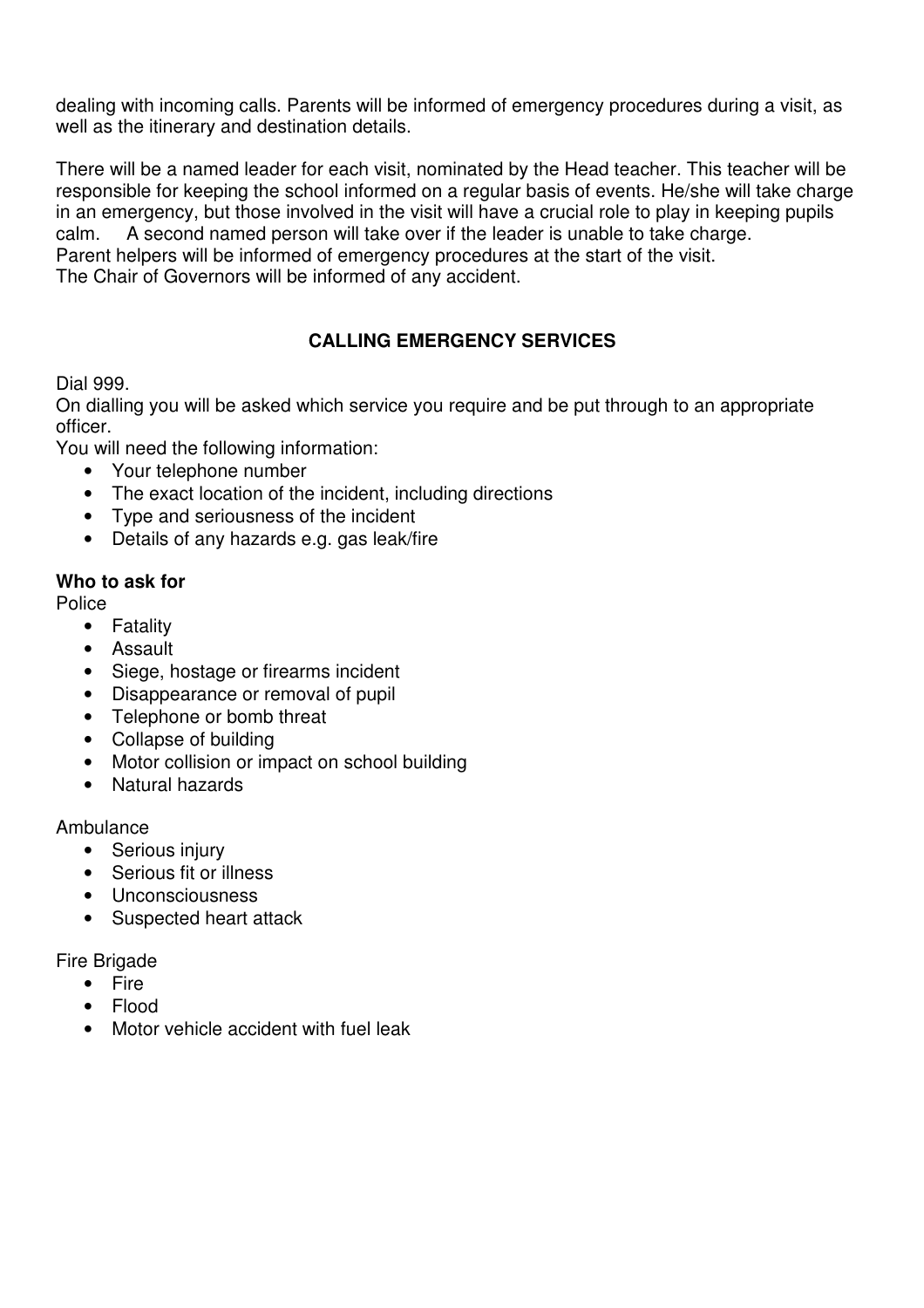# **HANDLING THE MEDIA**

The Governing Body will select a Governor to be the key person to deal with the media. The person will be given access training in Media Handling.

Depending on the nature of an incident, the task of coping with media pressure may fall with the police. However the police press officer will need to liaise closely with school staff to ensure briefing is accurate and arrange interviews when appropriate.

In the event of a major incident the police will take some actions immediately:

- Control access to the site to allow rescue workers to carry out their work unhindered
- Establish a media liaison point this will be a designated point at the disaster scene for reception of media personnel
- Dispatch a media liaison officer

The school will contact the LEA and Diocesan Director of Education to gain access to their personnel who are trained in dealing with the media in an emergency.

#### **Press interviews**

The media, particularly local radio, will be the best way of getting information or advice to members of the local community. A brief interview with someone authoritative at the scene of an incident is a powerful way of defusing rumour ad panic which may otherwise spread quickly. Staff, pupils and parents will be instructed not to speak to the media, but to refer them to the appointed person or Head teacher. They must never say "no comment" as this will imply they are hiding something.

Before any media interview we will agree an interview format:

- Establish what the interviewer wants to ask. Have another person present to monitor the interview.
- Talk through the main points with a colleague.
- Get statements checked by governors and legal advisers.
- Do not say anything that has not been agreed journalists will quote anything
- Never be afraid of saying "I don't know"
- Stick to the facts don't speculate
- Do express sympathies, but do not get angry, especially if on television
- Refuse requests for photographs of pupils or staff, or even examples of school work
- Do not allow journalists to walk around the school unescorted

# **COMMUNICATING WITH PARENTS**

When something happens it is important that there is good communication with parents. As mentioned previously, parent contact details will be accessible in case they are needed. Emergency contact numbers will be updated at least annually.

Parents will be contacted by telephone in the case of an emergency and if unavailable, the emergency contact person will be called. Different levels of urgency and sensitivity will arise depending on the nature of the incident. A parents' information leaflet will be distributed informing parents of what arrangements are in place and that they will be contacted in the event of an emergency. This will hopefully encourage them to give up to date information regarding their child.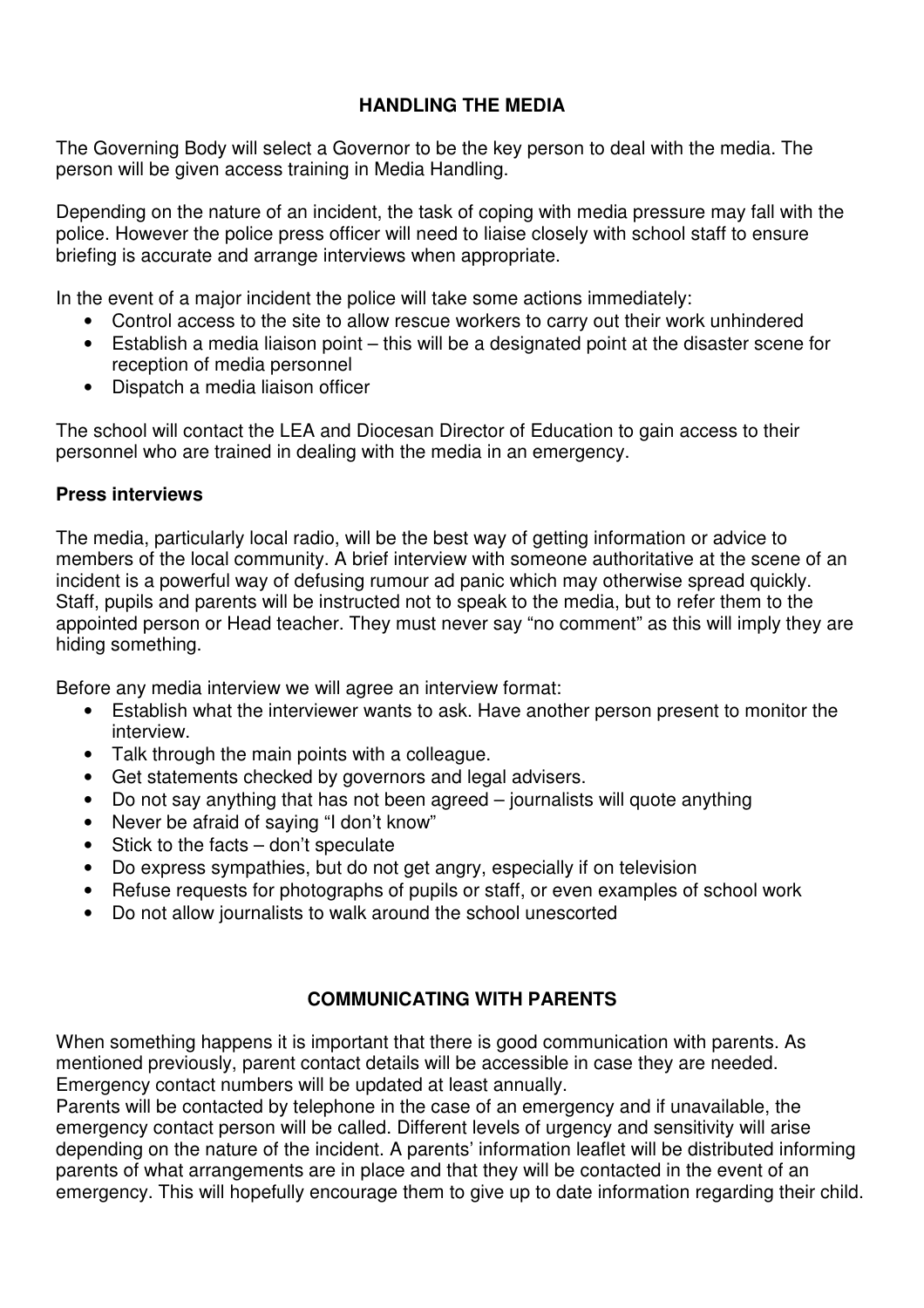Giving parents such confidence will discourage them from inundating the school with panic calls if they hear something on the radio. Children will be given as much information as they can cope with and this will be given accurately and simply so that they don't communicate false messages home. Staff will be given clear guidelines on how to communicate with parents at such a time. If children have to be evacuated from the school site, parents will be informed of any arrangements for alternative accommodation that will be made available in an emergency.

# **Informing parents following an incident**

Wherever possible, parents of all pupils will be informed if the school has been involved in an emergency situation or incident.

We will ensure that the following points are in place:

- Select several staff members who will be good at coping with a difficult and possible emotional task
- Get the calls done quickly
- The Head teacher will brief those making calls and possibly prepare a script
- The Head teacher and Administration Officer will start with a clear list of who needs to be contacted and a record kept of those contacted successfully.
- Give parents clear information about what they should do follow normal routine / collect child immediately / school may be closed
- Warn parents that there may be a lot of media interest and advise them to refer any interest to the school
- Offer help with transport if necessary
- Check that parents and pupils are not left alone and distressed
- Offer useful numbers for support or more information emergency helpline or hospital.

# **Counselling**

There may be need for immediate social or psychological support for some people affected by an incident. Emotional impact is not always immediately obvious to parents or teachers. At times children find it difficult to admit their distress to adults often because they know it will upset them. In some cases children's stress can last for months and may affect academic work. We will support all pupils and be specifically aware of those showing prolonged signs of distress. We will contact support agencies if the need arises and with the support of parents. Key issues to be considered are:

- The relaying of accurate information to pupils is vital
- Families caught up in an emergency will need full and accurate information as quickly as possible
- Formal debriefing meetings or pupils and teacher will be held
- Support networks / agencies will be contacted should a need arise.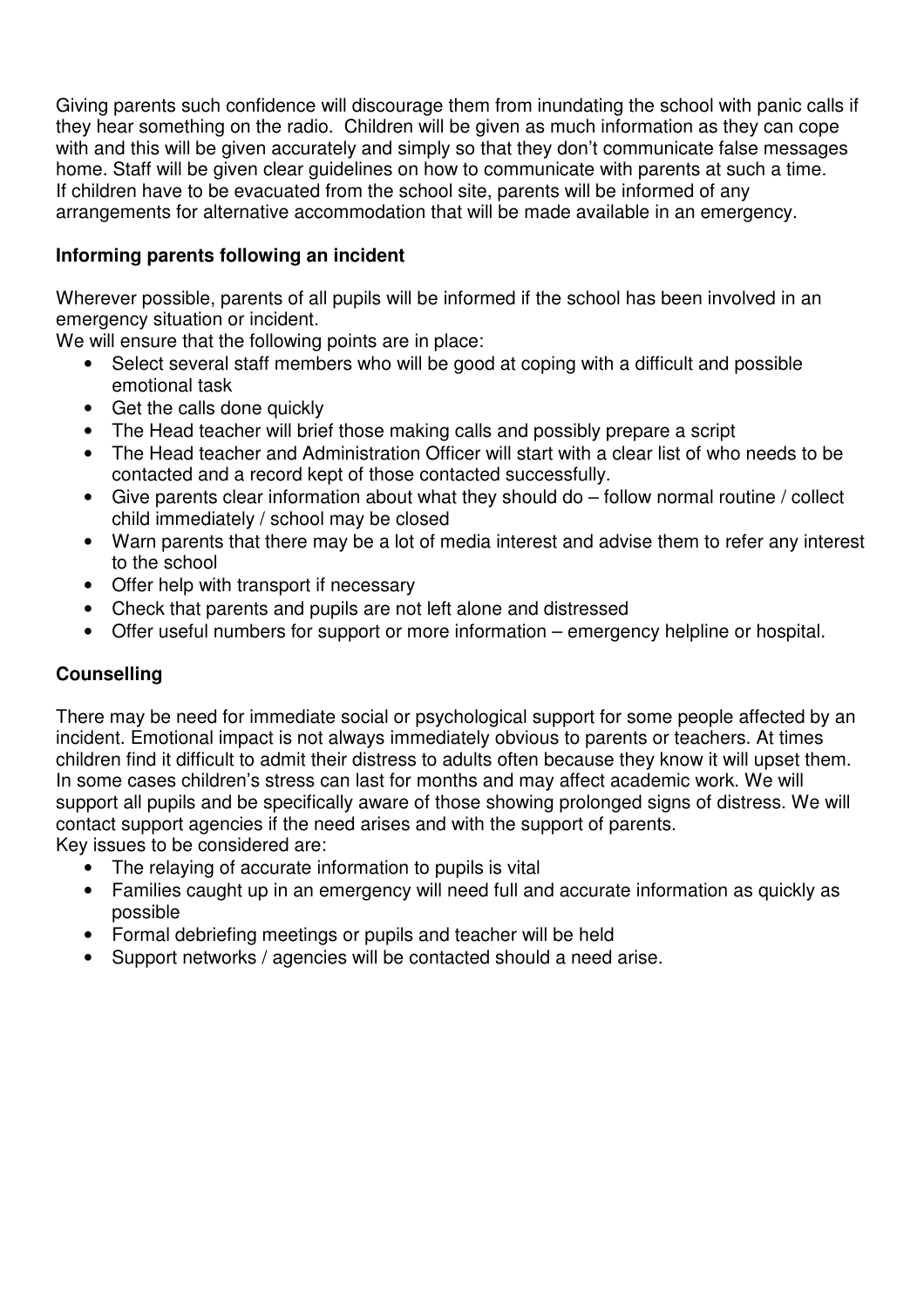| <b>KEY PERSONNEL - CONTACT DETAILS</b>        |                                    |                              |  |  |  |
|-----------------------------------------------|------------------------------------|------------------------------|--|--|--|
| <b>CONTACT</b>                                | <b>NAME</b>                        | <b>PHONE NUMBER</b>          |  |  |  |
| Ambulance                                     | <b>Caerleon House</b>              | 999                          |  |  |  |
| <b>Headquarters and Emergency</b>             |                                    |                              |  |  |  |
| <b>Chair of Governors</b>                     | Penny Snowden                      | 01446 775402                 |  |  |  |
| Electricity                                   |                                    | 0800 052 0400                |  |  |  |
| <b>Emergency Planning Officer (Principle)</b> | <b>Debbie Spargo</b>               | 02920 673044<br>07738 312553 |  |  |  |
| <b>Emergency Planning Officer (Senior)</b>    | Dominic Mellon                     | 02920673 043<br>07738 312550 |  |  |  |
| <b>Emergency Planning Officers</b>            | Gavin Macho                        | 02920 596611<br>02920 673043 |  |  |  |
|                                               | <b>John Howcroft</b>               | 07738 312557                 |  |  |  |
| <b>Emergency Planning Unit</b>                | <b>ALPS</b>                        | 02920 596611                 |  |  |  |
| Fire                                          | <b>Lanley House</b>                | 999                          |  |  |  |
| <b>Headquarters and Emergency</b>             |                                    | 01443 232270                 |  |  |  |
| Health and Safety (Education)                 | Dave Porter                        | 01446 700111<br>01446 709528 |  |  |  |
| Hospital Emergency Dept.                      |                                    |                              |  |  |  |
| Police - Community Safety Sergeant and        |                                    | 999                          |  |  |  |
| Emergency                                     |                                    | 01446 749970                 |  |  |  |
| <b>Public Relations Officer</b>               | Ralph Philips or<br>Darren English | 01446 709454                 |  |  |  |
| <b>School Improvement Service</b>             | Lynette Jones                      | 01446 709734                 |  |  |  |
| Special Projects Co-ordinator                 |                                    | 01446 709112                 |  |  |  |
| <b>Vale Security</b>                          | Dave Thomas                        | 02920 73211<br>0798944726    |  |  |  |
| This list was updated on 09/2011              |                                    |                              |  |  |  |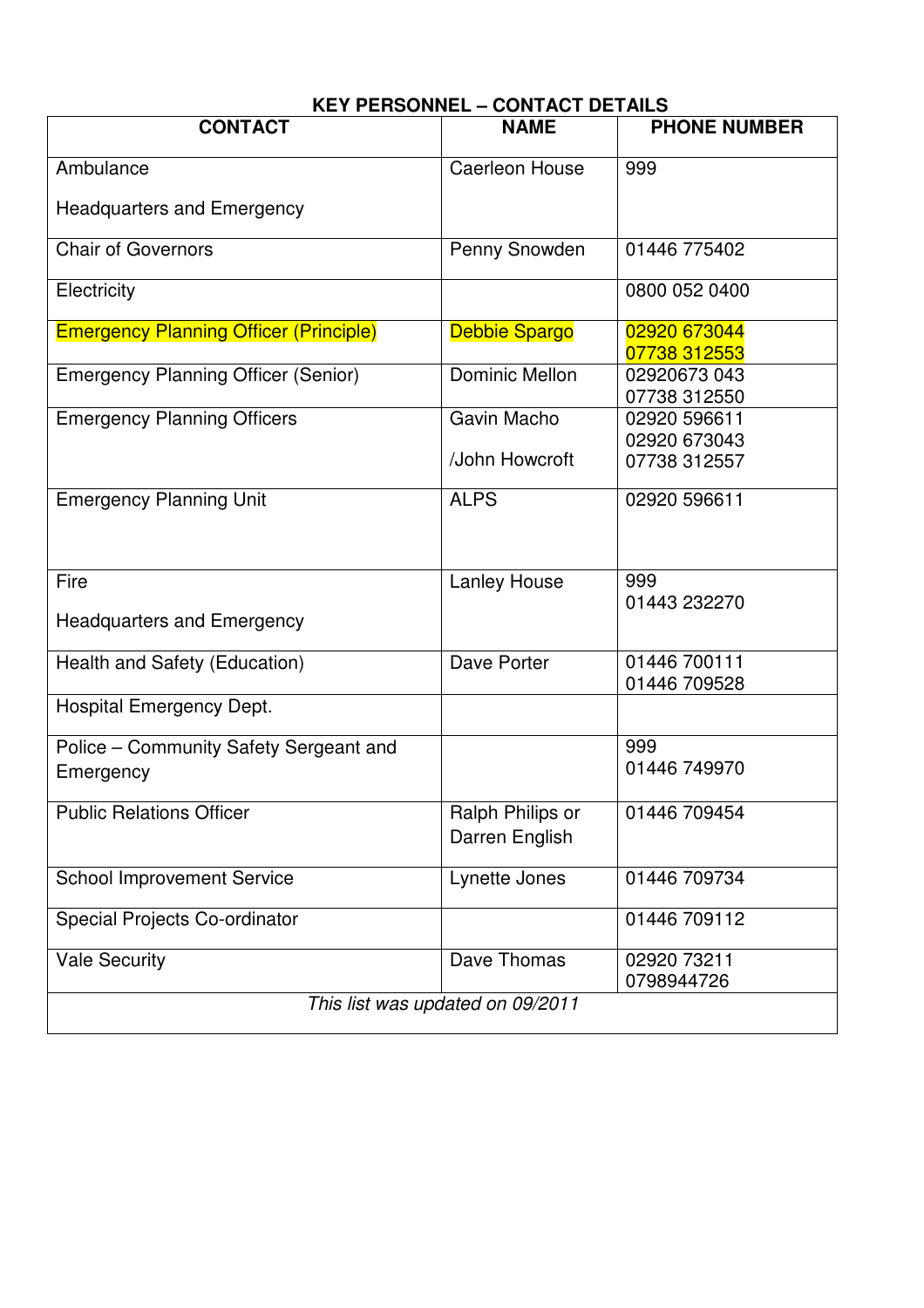#### **Operational manager**

Mrs C Hoffrock, Head teacher Work tel: 01656 656447 Home contact: 01633 889413/07786998498

#### **School Emergency Team**

Mrs. Karen Anthony (D. H/T) Work tel: 01656 656447 Home contact: 01656 750998

Mrs. Catherine Davies (S.M.T.) Work tel: 01656 656447 Home contact: 01443 225695

#### **Other school contacts**

Robert Thomas (Caretaker) tel: 01656 654759 or 07759323358

Lucy Higgins (School Admin. Officer) tel: 01446 773870

Chris Tredrea

# **Support contacts**

**LEA**  (PA) tel: 01446 709517

Ian Teagle (School Support) tel: 01446 709118 e-mail: ITeagle@valeofglamorgan.gov.uk

Dave Porter tel: 01446 709725 e-mail: PJonesEduc@valeofglamorgan.gov.uk Health and Safety Officer

# **Strategic Planning**

Mike Matthews, Principle Officer Tel: 01446 709727 e-mail: MMatthews@valeofglamorgan.gov.uk

**Transport** 

Rhiannon Wood tel: 01446 704772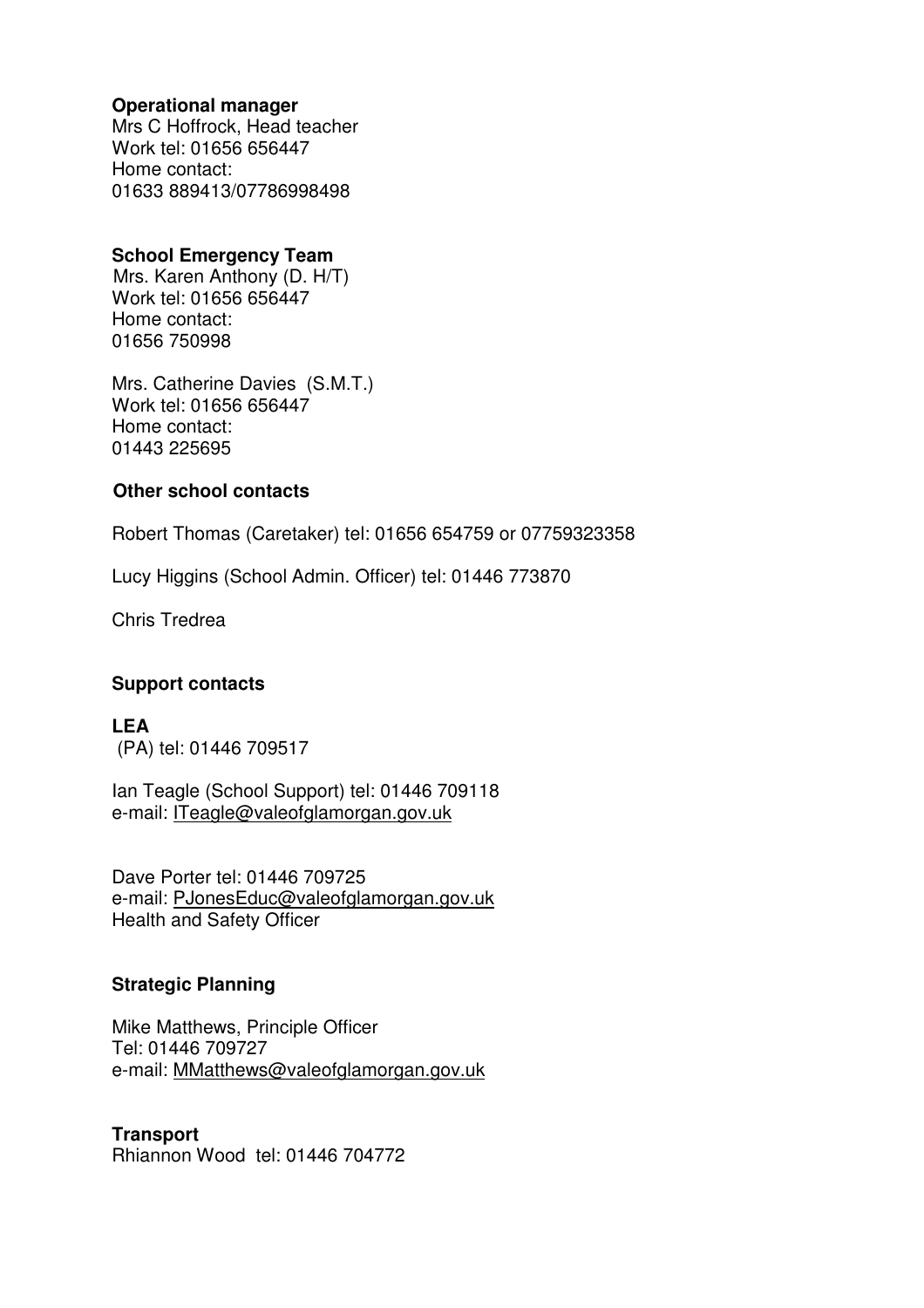Emma Harvey – mobile : 07976112367 e-mail: ELharvey@valeofglamorgan.gov.uk

Ceri Edwards – mobile: 07976112361

#### **Diocese**

Rev. Edwin Counsell Tel: 01446 760195 e-mail: education@llandaff.org.uk

#### **Governor appointed media officer**

Penny Snowden Tel: 01446 775402

# **BBC Wales services (TV, radio online in English and Welsh)**

**School password: GWYN** 

**e-mail: newsgathering.wales@bbc.co.uk** 

**Tel: 02920 322787**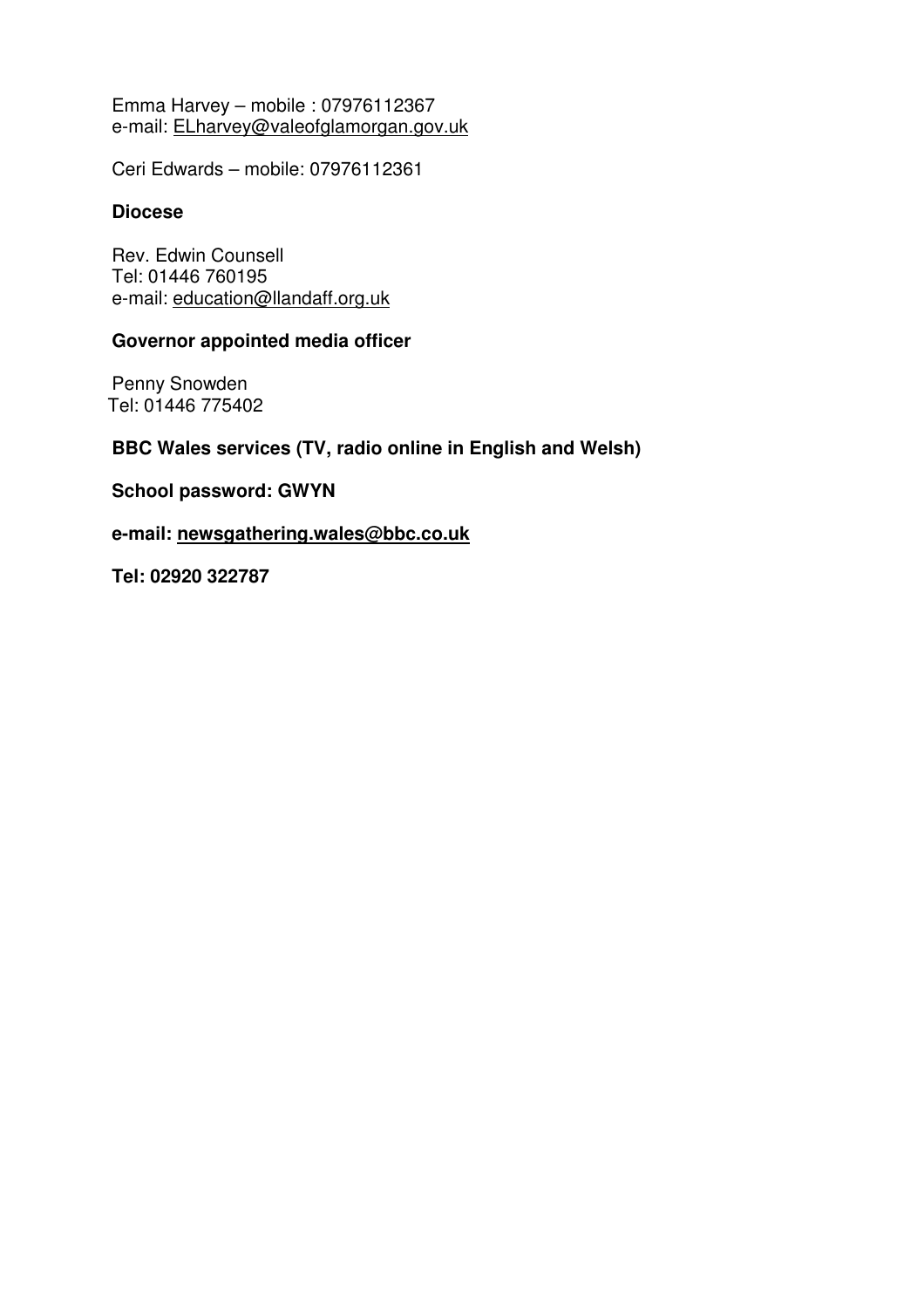# **RESPONDING TO AN EMERGENCY**

#### **EMERGENCY RESPONSE FLOWCHART.**

| <b>TASK</b>                                                    | <b>PERSONNEL</b>                      | <b>TIME SCALE</b>          |
|----------------------------------------------------------------|---------------------------------------|----------------------------|
|                                                                |                                       |                            |
| Obtain the facts of the incident as accurately<br>as possible: |                                       |                            |
| WhatWhenWhereWho                                               | Most senior member of staff first     |                            |
| numbers "injured"                                              | notified of incident.                 | <b>WITHIN HOURS</b>        |
| contact details of adult at scene<br>ongoing action urgent     |                                       |                            |
| issues to address                                              |                                       |                            |
| information/evidence/investigation                             |                                       |                            |
| Senior management to meet with support                         | Where appropriate any outside         |                            |
| personnel.                                                     | officers who may be able to help with |                            |
|                                                                | planning as well as senior            |                            |
|                                                                | management team.                      | <b>WITHIN HOURS</b>        |
| Assign roles.                                                  | See 10 point plan                     | <b>WITHIN HOURS</b>        |
| <b>Contact families</b>                                        | <b>Head Teacher</b>                   | <b>WITHIN HOURS AND</b>    |
|                                                                |                                       | <b>CONTINUE UNTIL</b>      |
|                                                                |                                       | <b>COMPLETED</b>           |
| Call a staff meeting to give information                       | Head Teacher / Senior Teacher         | SAME DAY IF                |
|                                                                |                                       | <b>PRACTICABLE</b>         |
| Give relevant information to pupils in small                   |                                       | SAME DAY IF                |
| group                                                          | <b>Head Teacher</b>                   | <b>PRACTICABLE</b>         |
|                                                                |                                       |                            |
| Arrange a debriefing for staff involved in crisis              |                                       | SAME DAY IF                |
|                                                                | <b>Head Teacher</b>                   | <b>PRACTICABLE</b>         |
|                                                                |                                       |                            |
| Identify high risk pupils and staff                            | Head Teacher                          | <b>NEXT FEW DAYS</b>       |
| Promote controlled discussion in classes                       | All Staff                             | <b>NEXT FEW DAYS &amp;</b> |
|                                                                |                                       | <b>WEEKS</b>               |
| Organise special staff meetings to discuss                     | <b>Head Teacher</b>                   | AS SOON AS                 |
| issues e.g. special assemblies, attending                      |                                       | <b>NECESSARY</b>           |
| funerals                                                       |                                       |                            |
| Identify the need for group or individual                      | Head Teacher / Teacher                | <b>INCREMENTALLY</b>       |
| treatment                                                      |                                       | <b>OVER DAYS AND</b>       |
|                                                                |                                       | <b>WEEKS AFTER CRISIS</b>  |
| Organise treatment etc.                                        | <b>Head Teacher</b>                   | <b>AS REQUIRED</b>         |